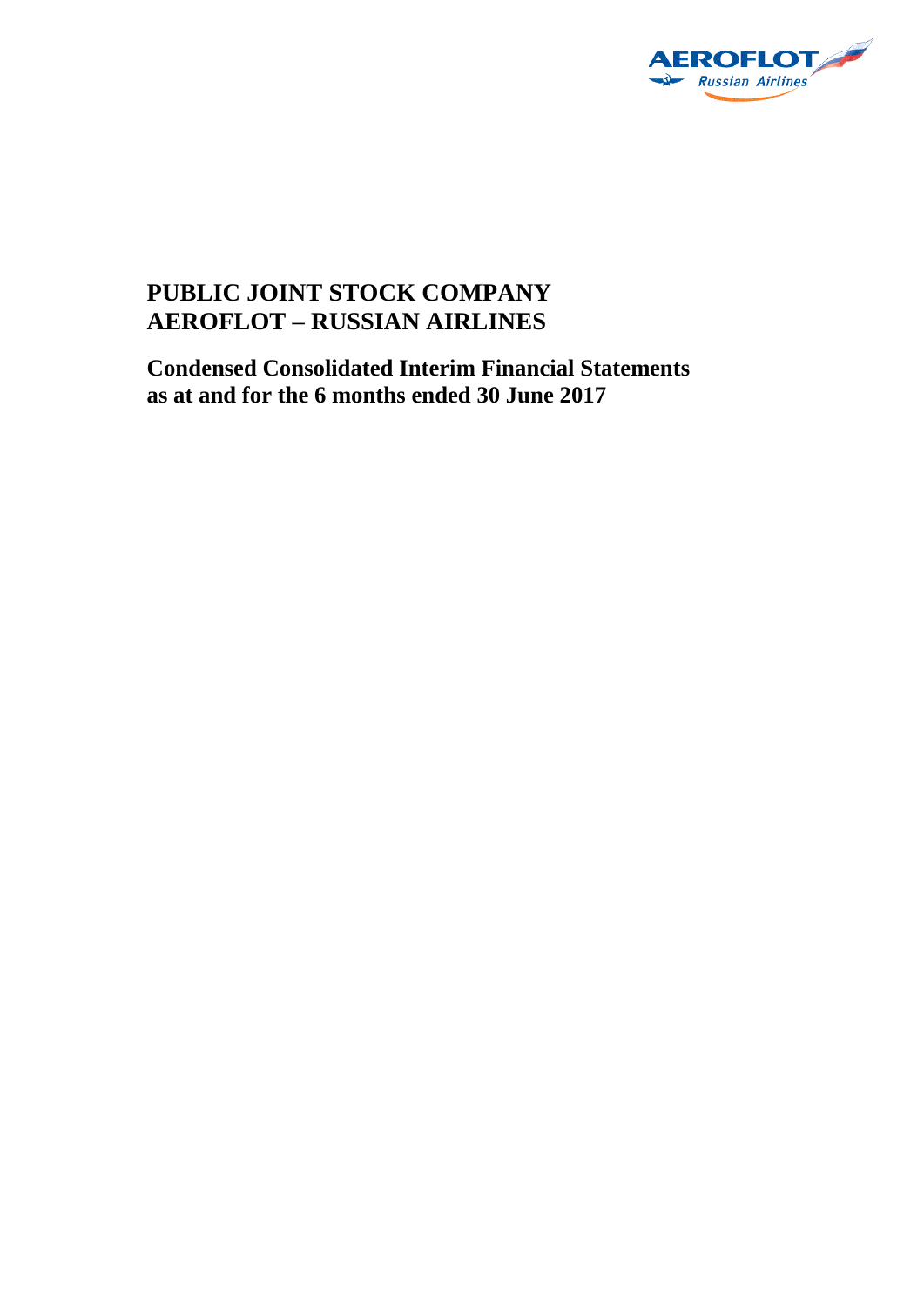

# **Contents**

Statement of Management's Responsibilities for the Preparation and Approval of the Condensed Consolidated<br>Interim Financial Statements as at and for the 6 months ended 30 June 2017

Report on Review of Condensed Consolidated Interim Financial Statements

Notes to the Condensed consolidated interim financial statements

| 1.  |                                                                               |  |
|-----|-------------------------------------------------------------------------------|--|
| 2.  |                                                                               |  |
| 3.  | Summary of significant accounting policies and new accounting pronouncements9 |  |
| 4.  |                                                                               |  |
| 5.  |                                                                               |  |
| 6.  |                                                                               |  |
| 7.  |                                                                               |  |
| 8.  |                                                                               |  |
| 9.  |                                                                               |  |
| 10. |                                                                               |  |
| 11. |                                                                               |  |
| 12. |                                                                               |  |
| 13. |                                                                               |  |
| 14. |                                                                               |  |
| 15. |                                                                               |  |
| 16. |                                                                               |  |
| 17. |                                                                               |  |
| 18. |                                                                               |  |
| 19. |                                                                               |  |
| 20. |                                                                               |  |
| 21. |                                                                               |  |
| 22  |                                                                               |  |
| 23. |                                                                               |  |
| 24. |                                                                               |  |
| 25. |                                                                               |  |
| 26. |                                                                               |  |
| 27. |                                                                               |  |
| 28. |                                                                               |  |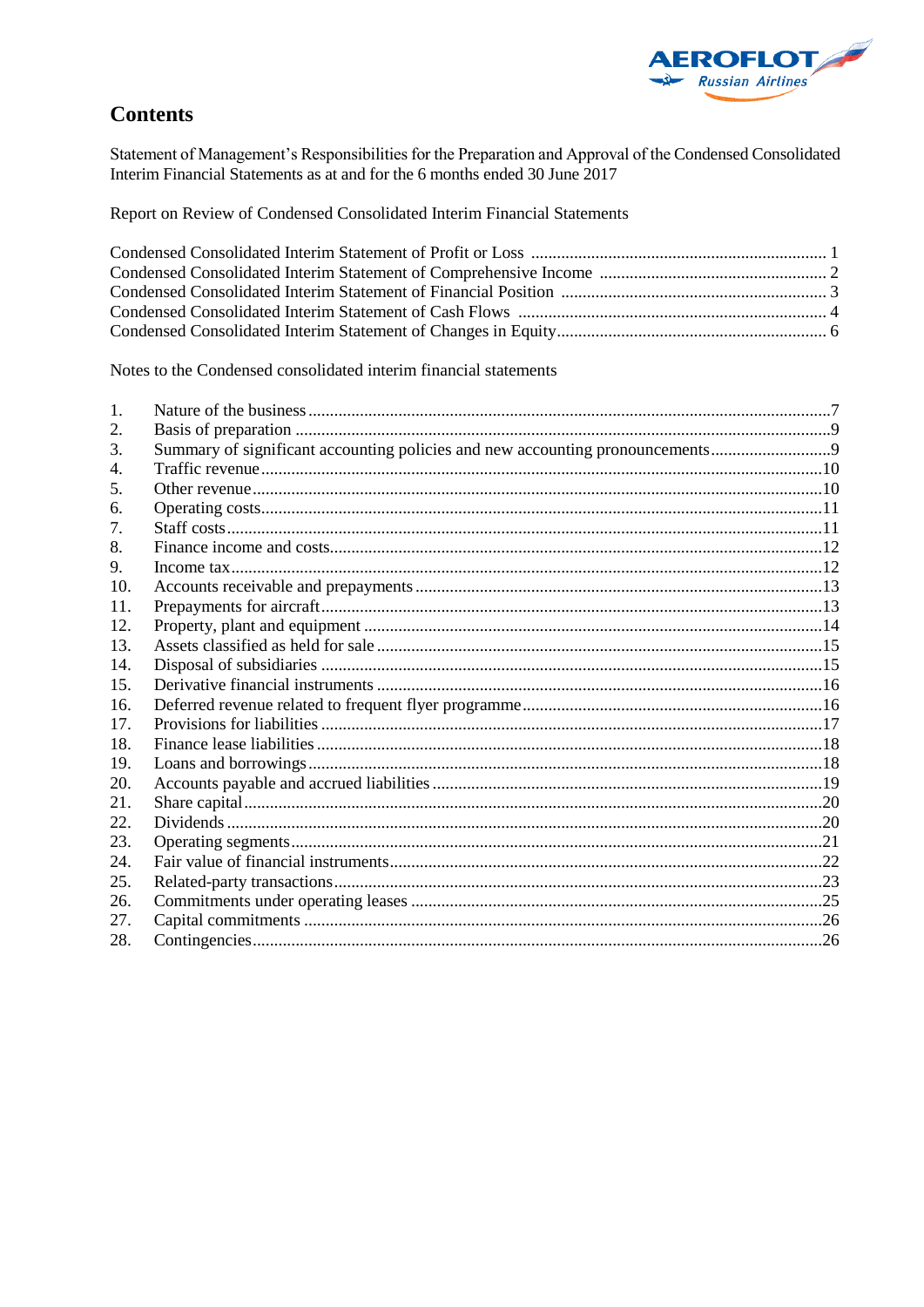

The following statement, which should be read in conjunction with the independent auditor's responsibilities, as stated in the report on the review of the Condensed Consolidated Interim Financial Statements, is intended to distinguish between the respective responsibilities of management and the independent auditors in relation to the Condensed Consolidated Interim Financial Statements of Public Joint Stock Company Aeroflot-Russian Airlines and its subsidiaries (the "Group").

Management is responsible for the preparation of the Condensed Consolidated Interim Financial Statements in accordance with IAS 34 "Interim Financial Reporting".

In preparing the Condensed Consolidated Interim Financial Statements, management is responsible for:

- selecting suitable accounting principles and applying them consistently;
- making judgments and estimates that are reasonable and prudent;
- stating whether International Financial Reporting Standards (IFRS) have been complied with, subject to  $\bullet$ any material departures that are properly disclosed and explained in the Condensed Consolidated Interim **Financial Statements: and**
- preparing the Condensed Consolidated Interim Financial Statements on a going concern basis, unless it is inappropriate to presume that the Group will continue in business for the foreseeable future.

Management is also responsible for:

- designing, implementing and maintaining an effective system of internal controls, throughout the Group:
- maintaining proper accounting records that disclose, with reasonable accuracy at any time, the financial position of the Group, and which enable them to ensure that the Groups's Condensed Consolidated Interim Financial Statements are prepared in accordance with IAS 34 "Interim Financial Reporting";
- maintaining statutory accounting records in compliance with local legislation and accounting standards in the respective jurisdictions in which the Group operates;
- taking such steps as are reasonably available to them to safeguard the Groups's assets; and
- preventing and detecting fraud and other irregularities.

The Condensed consolidated interim financial statements as at and for 6 months ended 30 June 2017 were approved on 29 August 2017 by:

V. G. Saveliev **General Director** 

**Sh. R. Kurmashov Deputy General Director for Commerce** and Finance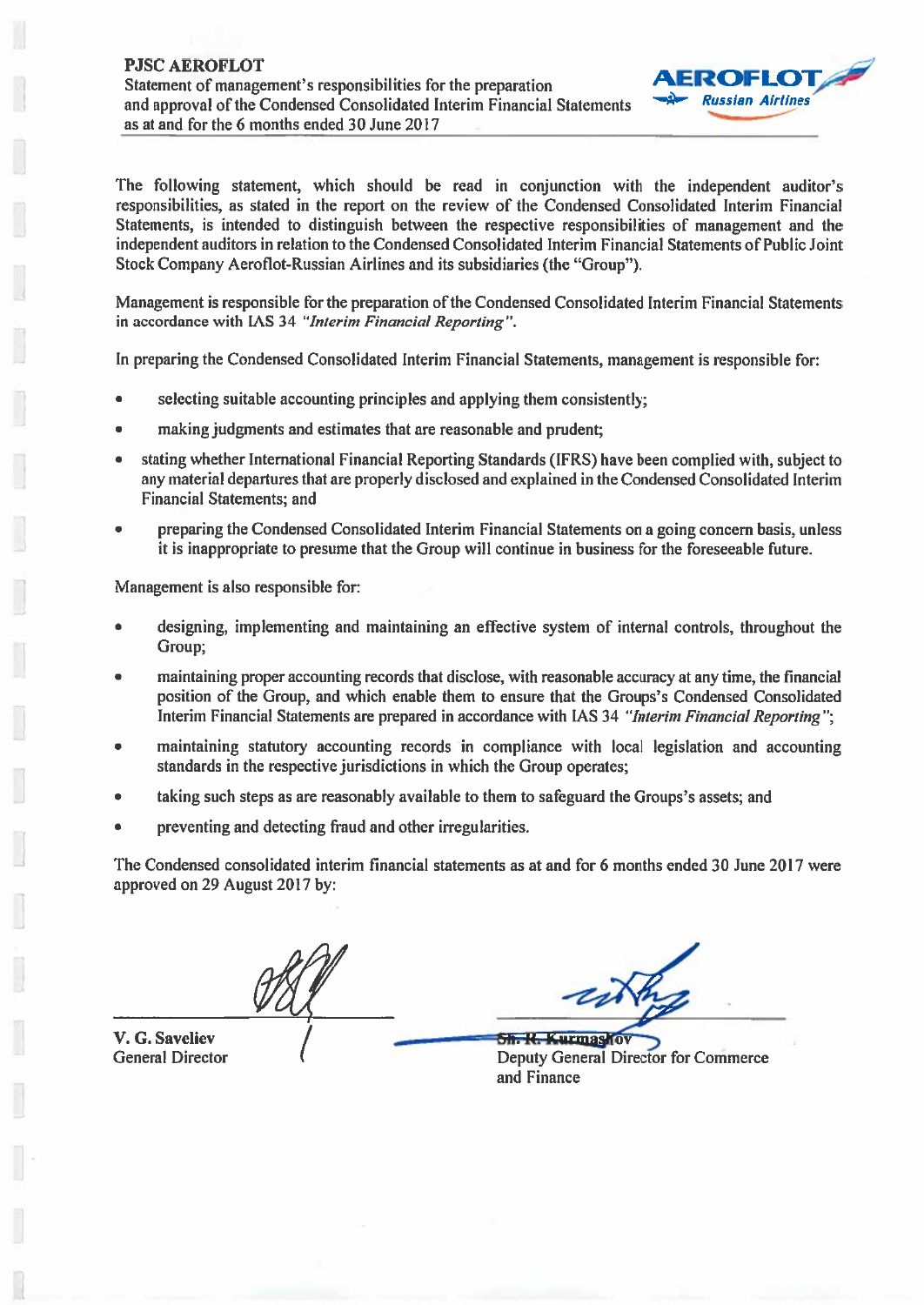

# **Report on Review of Condensed Consolidated Interim Financial Statements**

To the Shareholders and Board of Directors of PJSC Aeroflot:

#### **Introduction**

We have reviewed the accompanying condensed consolidated interim statement of financial position of PJSC Aeroflot and its subsidiaries (the "Group") as of 30 June 2017 and the related condensed consolidated statements of profit or loss, comprehensive income, changes in equity and cash flows for the six-month period then ended. Management is responsible for the preparation and presentation of these condensed consolidated interim financial statements in accordance with International Accounting Standard 34, "Interim Financial Reporting". Our responsibility is to express a conclusion on these condensed consolidated interim financial statements based on our review.

#### **Scope of Review**

We conducted our review in accordance with International Standard on Review Engagements 2410, "Review of Interim Financial Information Performed by the Independent Auditor of the Entity". A review of interim financial information consists of making inquiries, primarily of persons responsible for financial and accounting matters, and applying analytical and other review procedures. A review is substantially less in scope than an audit conducted in accordance with International Standards on Auditing and consequently does not enable us to obtain assurance that we would become aware of all significant matters that might be identified in an audit. Accordingly, we do not express an audit opinion.

#### **Conclusion**

Based on our review, nothing has come to our attention that causes us to believe that the accompanying condensed consolidated interim financial statements is not prepared, in all material respects, in accordance with International Accounting Standard 34, "Interim Financial Reporting".

> **OGLUECTBO** orepza

KBA

Pricewaterhouse Coopers Audit

29 August 2017

**Moscow, Russian Federation** 

A. Fegetsyn, certified auditor (licence np. Ko28209)

Audited entity: PJSC Aeroflot

State registration certificate Nº 032.175, issued by the Moscov Registration Chamber on 21 June 1994

Certificate of inclusion in the Unified State Register of Legal Entities issued on 02 August 2002 under registration Nº 1027700092661

119002, Russia, Moscow, 10 Arbat

ruditor: AO PricewaterhouseCoopers Audit Inden

gistration certificate Nº 008.890, issued by the Moscow Registration Chamber on 28 February 1992

Certificate of inclusion in the Unified State Register of Legal Entities issued on 22 August 2002 under registration Nº 1027700148431

**S**/PricewaterhouseCoopers Audit

Member of Self-regulated organization of auditors «Russian Union of auditors» (Association)

ORNZ 11603050547 in the register of auditors and audit organizations

AO PricewaterhouseCoopers Audit White Square Office Center 10 Butyrsky Val Moscow, Russia, 125047  $T: +7(495)$  967-6000,  $F: +7(495)$  967-6001, www.pwc.ru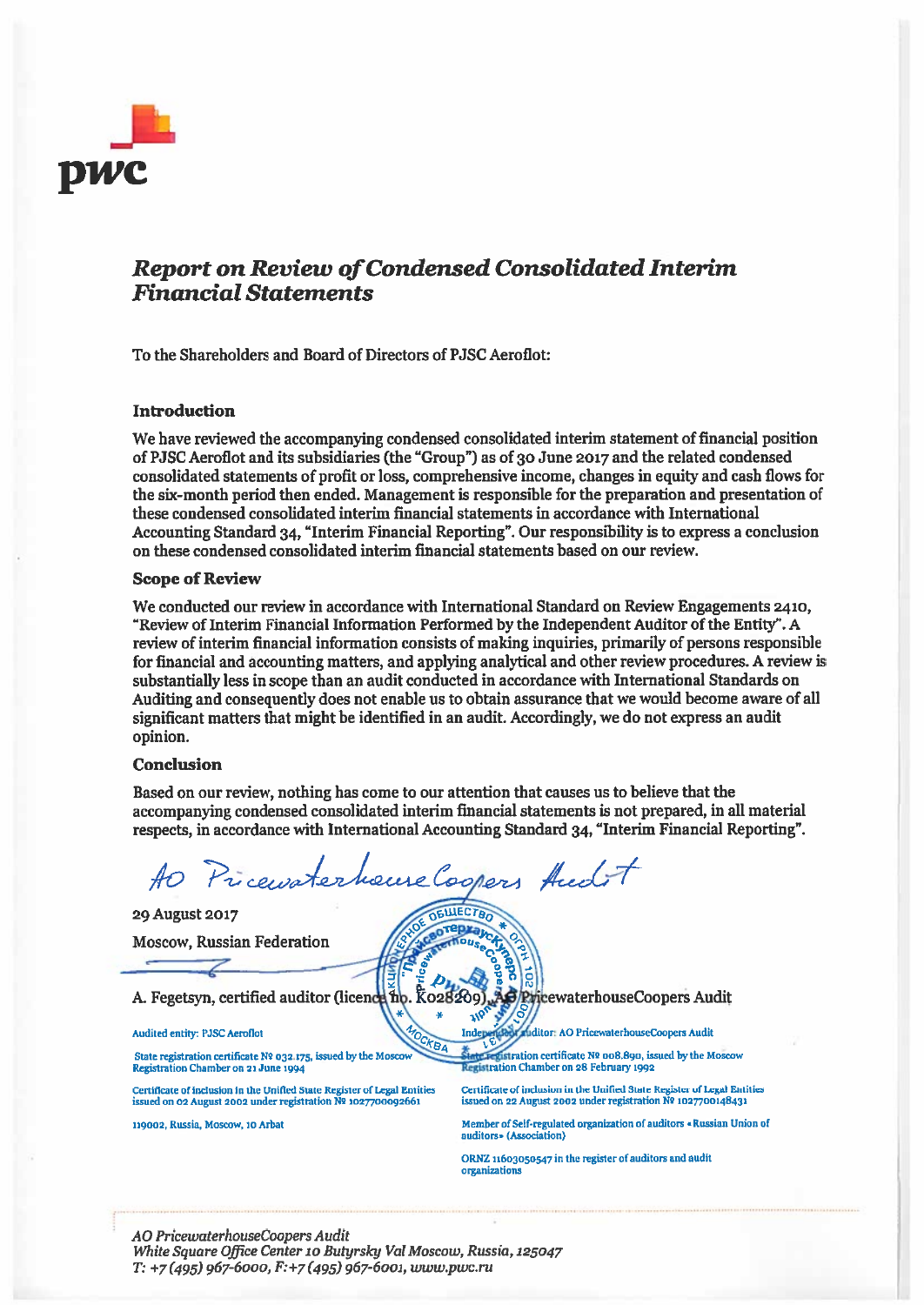

(All amounts are presented in millions of Russian roubles, unless otherwise stated)

|                                                                          | <b>Note</b>    | 6m 2017    | 6m 2016    |
|--------------------------------------------------------------------------|----------------|------------|------------|
| <b>Traffic revenue</b>                                                   | 4              | 207,982    | 193,330    |
| Other revenue                                                            | 5              | 26,878     | 30,494     |
| <b>Revenue</b>                                                           |                | 234,860    | 223,824    |
|                                                                          |                |            |            |
| Operating costs, excluding staff costs, depreciation and<br>amortisation |                |            |            |
| <b>Staff</b> costs                                                       | 6              | (180, 699) | (162,072)  |
|                                                                          | $\overline{7}$ | (38, 324)  | (31,032)   |
| Depreciation and amortisation                                            |                | (7,004)    | (6, 115)   |
| Other income and expenses, net                                           |                | (1, 136)   | (1, 355)   |
| <b>Operating costs</b>                                                   |                | (227, 163) | (200, 574) |
| <b>Operating profit</b>                                                  |                | 7,697      | 23,250     |
| Result from disposal of subsidiaries                                     | 14             |            |            |
| Loss from sale and impairment of investments, net                        |                |            | (5, 726)   |
| Finance income                                                           |                | (70)       | (3, 429)   |
| <b>Finance costs</b>                                                     | 8              | 4,783      | 7,890      |
| <b>Hedging result</b>                                                    | 8              | (4,159)    | (5,074)    |
| Share of results of associates                                           | 8              | (2,748)    | (8,655)    |
|                                                                          |                | 34         | (45)       |
| Profit before income tax                                                 |                | 5,537      | 8,211      |
| Income tax expense                                                       | 9              | (2,647)    | (5,744)    |
| <b>PROFIT FOR THE PERIOD</b>                                             |                | 2,890      | 2,467      |
| Attributable to:                                                         |                |            |            |
| Shareholders of the Company                                              |                |            |            |
| Non-controlling interest                                                 |                | 2,871      | 1,343      |
| <b>PROFIT FOR THE PERIOD</b>                                             |                | 19         | 1,124      |
|                                                                          |                | 2,890      | 2,467      |
| Basic and diluted profit per share                                       |                |            |            |
| (in roubles per share)                                                   |                | 2.7        | 1.3        |
| Weighted average number of shares outstanding                            |                |            |            |
| (millions)                                                               |                | 1,056.9    | 1,056.9    |

Approved and signed on behalf of management

**29 August 2017** 

V. G. Saveliev **General Director** 

**Sh. R. Kurmashov** Deputy General Director for Commerce and Finance

The Condensed Consolidated Interim Statement of Profit or Loss is to be read in conjunction with the notes to, and forms a part of, the Condensed Consolidated Interim Financial Statements presented on pages 7 to 27.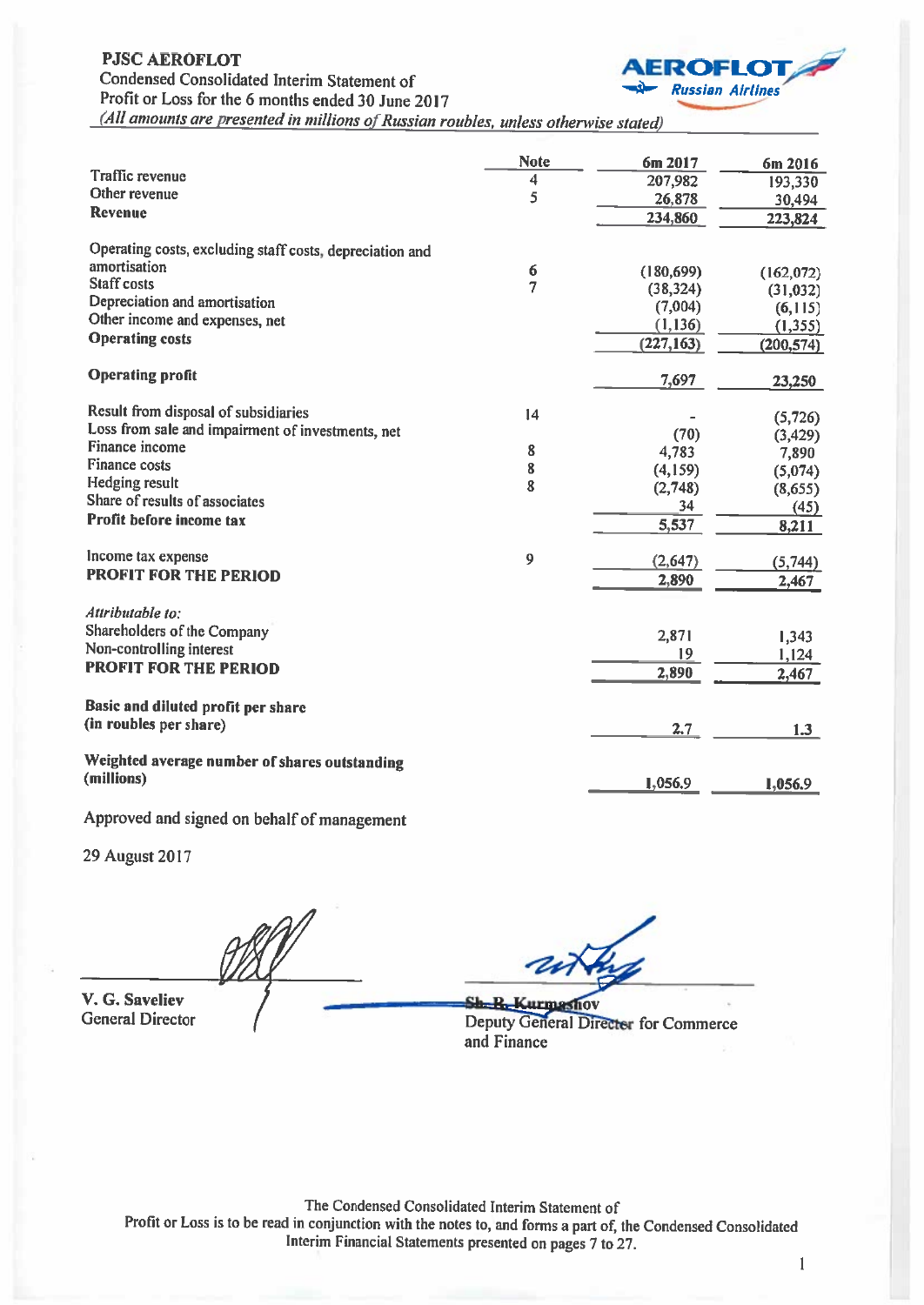### **PJSC AEROFLOT**

Condensed Consolidated Interim Statement of



Comprehensive Income for the 6 months ended 30 June 2017

*(All amounts are presented in millions of Russian roubles, unless otherwise stated)*

|                                                                | <b>Note</b> | 6m 2017 | 6m 2016 |
|----------------------------------------------------------------|-------------|---------|---------|
| Profit for the period                                          |             | 2,890   | 2,467   |
| Other comprehensive profit :                                   |             |         |         |
| Items that may be reclassified subsequently to profit or loss: |             |         |         |
| Profit from the change in fair value of derivative financial   |             |         |         |
| instruments                                                    | 15          |         | 4,486   |
| Effect from hedging revenue with foreign currency liabilities  | 18          | 5,866   | 23,231  |
| Deferred tax related to the profit on cash flow hedging        |             |         |         |
| instruments                                                    |             | (1,173) | (5,617) |
| Other comprehensive profit for the period                      |             | 4,693   | 22,100  |
| <b>TOTAL COMPREHENSIVE PROFIT FOR</b>                          |             |         |         |
| <b>THE PERIOD</b>                                              |             | 7,583   | 24,567  |
| Total comprehensive profit attributable to:                    |             |         |         |
| Shareholders of the Company                                    |             | 7,564   | 23,443  |
| Non-controlling interest                                       |             | 19      | 1,124   |
| <b>TOTAL COMPREHENSIVE PROFIT FOR THE</b>                      |             |         |         |
| <b>PERIOD</b>                                                  |             | 7,583   | 24,567  |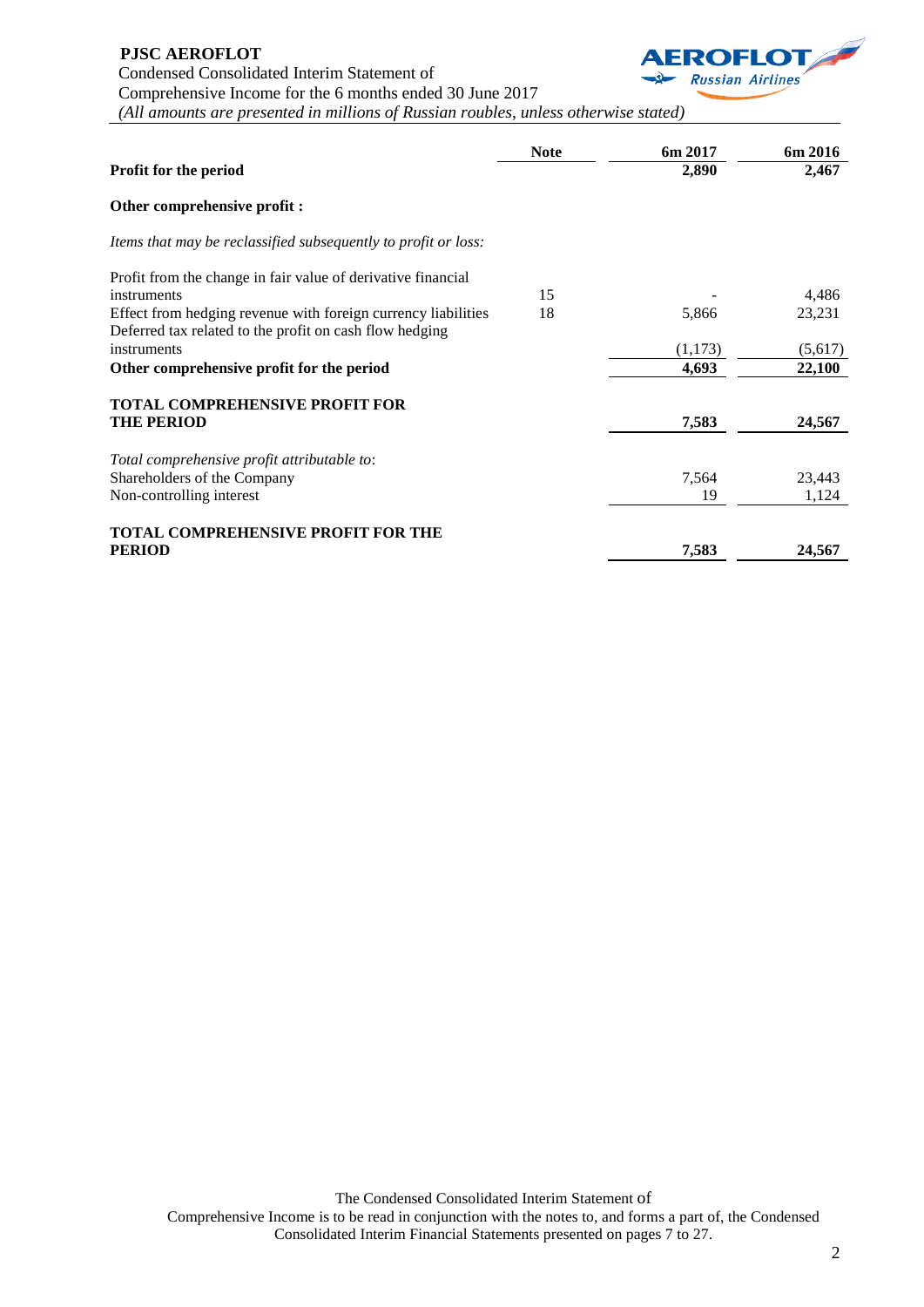

| <b>Current assets</b><br>81,055<br>31,476<br>7,078<br>6,319<br>10<br>93,068<br>78,172<br>2,679<br>Current income tax prepayment<br>1,648<br>336<br>Aircraft lease security deposits<br>320<br>Expendable spare parts and inventories<br>10,951<br>10,040<br>Assets classified as held for sale<br>13<br>4,076<br>1,140<br>198,212<br><b>Total current assets</b><br>130,146<br><b>Non-current assets</b><br>Deferred tax assets<br>12,252<br>10,273<br>132<br>98<br>Investments in associates<br>3,335<br>3,306<br>Long-term financial investments<br>Aircraft lease security deposits<br>2,170<br>2,181<br>11<br>Prepayments for aircraft<br>10,724<br>27,830<br>12<br>99,386<br>104,897<br>Property, plant and equipment<br>1,902<br>1,825<br>Goodwill<br>6,660<br>6,660<br>14,829<br>Other non-current assets<br>10,112<br>149,411<br>169,161<br><b>Total non-current assets</b><br>299,307<br>347,623<br><b>LIABILITIES AND EQUITY</b><br><b>Current liabilities</b><br>Accounts payable and accrued liabilities<br>20<br>81,673<br>49,868<br>Unearned traffic revenue<br>73,328<br>39,044<br>1,730<br>Deferred revenue related to the frequent flyer programme<br>16<br>1,607<br>17<br>8,159<br>5,304<br>Provisions for liabilities<br>18<br>Finance lease liabilities<br>17,154<br>15,593<br>Short-term borrowings and current portion of long-term loans and borrowings<br>19<br>9,309<br>9,542<br>Liabilities related to assets held for sale<br>13<br>2,932<br>194,518<br>120,725<br><b>Non-current liabilities</b><br>19<br>7,906<br>11,058<br>Long-term loans and borrowings<br>Finance lease liabilities<br>18<br>95,220<br>107,143<br>Provisions for liabilities<br>17<br>13,323<br>10,791<br>39<br>Deferred tax liabilities<br>42<br>16<br>3.900<br>3,623<br>Deferred revenue related to frequent flyer programme<br>Other non-current liabilities<br>4,045<br>5,159<br>124,436<br>137,813<br><b>Total non-current liabilities</b><br>318,954<br>258,538<br><b>TOTAL LIABILITIES</b><br>Share capital<br>21<br>1,359<br>1,359<br>Treasury shares reserve<br>(3,571)<br>(3,571)<br>Accumulated profit on disposal of treasury shares<br>1,659<br>1,659<br>Investment revaluation reserve<br>(5)<br>(5)<br>Hedge reserve<br>15, 18<br>(29, 494)<br>(34,187)<br>Retained earnings<br>60,656<br>77,198<br>30,604<br>42,453<br>(1,935)<br>Non-controlling interest<br>(1,684)<br><b>TOTAL EQUITY</b><br>28,669<br>40,769 |                                                    |             | 30 June<br>2017 | 31 December<br>2016 |
|-----------------------------------------------------------------------------------------------------------------------------------------------------------------------------------------------------------------------------------------------------------------------------------------------------------------------------------------------------------------------------------------------------------------------------------------------------------------------------------------------------------------------------------------------------------------------------------------------------------------------------------------------------------------------------------------------------------------------------------------------------------------------------------------------------------------------------------------------------------------------------------------------------------------------------------------------------------------------------------------------------------------------------------------------------------------------------------------------------------------------------------------------------------------------------------------------------------------------------------------------------------------------------------------------------------------------------------------------------------------------------------------------------------------------------------------------------------------------------------------------------------------------------------------------------------------------------------------------------------------------------------------------------------------------------------------------------------------------------------------------------------------------------------------------------------------------------------------------------------------------------------------------------------------------------------------------------------------------------------------------------------------------------------------------------------------------------------------------------------------------------------------------------------------------------------------------------------------------------------------------------------------------------------------------------------------------------------------------------------------------------------------------------------------------------------|----------------------------------------------------|-------------|-----------------|---------------------|
|                                                                                                                                                                                                                                                                                                                                                                                                                                                                                                                                                                                                                                                                                                                                                                                                                                                                                                                                                                                                                                                                                                                                                                                                                                                                                                                                                                                                                                                                                                                                                                                                                                                                                                                                                                                                                                                                                                                                                                                                                                                                                                                                                                                                                                                                                                                                                                                                                                   | <b>ASSETS</b>                                      | <b>Note</b> |                 |                     |
|                                                                                                                                                                                                                                                                                                                                                                                                                                                                                                                                                                                                                                                                                                                                                                                                                                                                                                                                                                                                                                                                                                                                                                                                                                                                                                                                                                                                                                                                                                                                                                                                                                                                                                                                                                                                                                                                                                                                                                                                                                                                                                                                                                                                                                                                                                                                                                                                                                   |                                                    |             |                 |                     |
|                                                                                                                                                                                                                                                                                                                                                                                                                                                                                                                                                                                                                                                                                                                                                                                                                                                                                                                                                                                                                                                                                                                                                                                                                                                                                                                                                                                                                                                                                                                                                                                                                                                                                                                                                                                                                                                                                                                                                                                                                                                                                                                                                                                                                                                                                                                                                                                                                                   | Cash and cash equivalents                          |             |                 |                     |
|                                                                                                                                                                                                                                                                                                                                                                                                                                                                                                                                                                                                                                                                                                                                                                                                                                                                                                                                                                                                                                                                                                                                                                                                                                                                                                                                                                                                                                                                                                                                                                                                                                                                                                                                                                                                                                                                                                                                                                                                                                                                                                                                                                                                                                                                                                                                                                                                                                   | Short-term financial investments                   |             |                 |                     |
|                                                                                                                                                                                                                                                                                                                                                                                                                                                                                                                                                                                                                                                                                                                                                                                                                                                                                                                                                                                                                                                                                                                                                                                                                                                                                                                                                                                                                                                                                                                                                                                                                                                                                                                                                                                                                                                                                                                                                                                                                                                                                                                                                                                                                                                                                                                                                                                                                                   | Accounts receivable and prepayments                |             |                 |                     |
|                                                                                                                                                                                                                                                                                                                                                                                                                                                                                                                                                                                                                                                                                                                                                                                                                                                                                                                                                                                                                                                                                                                                                                                                                                                                                                                                                                                                                                                                                                                                                                                                                                                                                                                                                                                                                                                                                                                                                                                                                                                                                                                                                                                                                                                                                                                                                                                                                                   |                                                    |             |                 |                     |
|                                                                                                                                                                                                                                                                                                                                                                                                                                                                                                                                                                                                                                                                                                                                                                                                                                                                                                                                                                                                                                                                                                                                                                                                                                                                                                                                                                                                                                                                                                                                                                                                                                                                                                                                                                                                                                                                                                                                                                                                                                                                                                                                                                                                                                                                                                                                                                                                                                   |                                                    |             |                 |                     |
|                                                                                                                                                                                                                                                                                                                                                                                                                                                                                                                                                                                                                                                                                                                                                                                                                                                                                                                                                                                                                                                                                                                                                                                                                                                                                                                                                                                                                                                                                                                                                                                                                                                                                                                                                                                                                                                                                                                                                                                                                                                                                                                                                                                                                                                                                                                                                                                                                                   |                                                    |             |                 |                     |
|                                                                                                                                                                                                                                                                                                                                                                                                                                                                                                                                                                                                                                                                                                                                                                                                                                                                                                                                                                                                                                                                                                                                                                                                                                                                                                                                                                                                                                                                                                                                                                                                                                                                                                                                                                                                                                                                                                                                                                                                                                                                                                                                                                                                                                                                                                                                                                                                                                   |                                                    |             |                 |                     |
|                                                                                                                                                                                                                                                                                                                                                                                                                                                                                                                                                                                                                                                                                                                                                                                                                                                                                                                                                                                                                                                                                                                                                                                                                                                                                                                                                                                                                                                                                                                                                                                                                                                                                                                                                                                                                                                                                                                                                                                                                                                                                                                                                                                                                                                                                                                                                                                                                                   |                                                    |             |                 |                     |
|                                                                                                                                                                                                                                                                                                                                                                                                                                                                                                                                                                                                                                                                                                                                                                                                                                                                                                                                                                                                                                                                                                                                                                                                                                                                                                                                                                                                                                                                                                                                                                                                                                                                                                                                                                                                                                                                                                                                                                                                                                                                                                                                                                                                                                                                                                                                                                                                                                   |                                                    |             |                 |                     |
|                                                                                                                                                                                                                                                                                                                                                                                                                                                                                                                                                                                                                                                                                                                                                                                                                                                                                                                                                                                                                                                                                                                                                                                                                                                                                                                                                                                                                                                                                                                                                                                                                                                                                                                                                                                                                                                                                                                                                                                                                                                                                                                                                                                                                                                                                                                                                                                                                                   |                                                    |             |                 |                     |
|                                                                                                                                                                                                                                                                                                                                                                                                                                                                                                                                                                                                                                                                                                                                                                                                                                                                                                                                                                                                                                                                                                                                                                                                                                                                                                                                                                                                                                                                                                                                                                                                                                                                                                                                                                                                                                                                                                                                                                                                                                                                                                                                                                                                                                                                                                                                                                                                                                   |                                                    |             |                 |                     |
|                                                                                                                                                                                                                                                                                                                                                                                                                                                                                                                                                                                                                                                                                                                                                                                                                                                                                                                                                                                                                                                                                                                                                                                                                                                                                                                                                                                                                                                                                                                                                                                                                                                                                                                                                                                                                                                                                                                                                                                                                                                                                                                                                                                                                                                                                                                                                                                                                                   |                                                    |             |                 |                     |
|                                                                                                                                                                                                                                                                                                                                                                                                                                                                                                                                                                                                                                                                                                                                                                                                                                                                                                                                                                                                                                                                                                                                                                                                                                                                                                                                                                                                                                                                                                                                                                                                                                                                                                                                                                                                                                                                                                                                                                                                                                                                                                                                                                                                                                                                                                                                                                                                                                   |                                                    |             |                 |                     |
|                                                                                                                                                                                                                                                                                                                                                                                                                                                                                                                                                                                                                                                                                                                                                                                                                                                                                                                                                                                                                                                                                                                                                                                                                                                                                                                                                                                                                                                                                                                                                                                                                                                                                                                                                                                                                                                                                                                                                                                                                                                                                                                                                                                                                                                                                                                                                                                                                                   |                                                    |             |                 |                     |
|                                                                                                                                                                                                                                                                                                                                                                                                                                                                                                                                                                                                                                                                                                                                                                                                                                                                                                                                                                                                                                                                                                                                                                                                                                                                                                                                                                                                                                                                                                                                                                                                                                                                                                                                                                                                                                                                                                                                                                                                                                                                                                                                                                                                                                                                                                                                                                                                                                   |                                                    |             |                 |                     |
|                                                                                                                                                                                                                                                                                                                                                                                                                                                                                                                                                                                                                                                                                                                                                                                                                                                                                                                                                                                                                                                                                                                                                                                                                                                                                                                                                                                                                                                                                                                                                                                                                                                                                                                                                                                                                                                                                                                                                                                                                                                                                                                                                                                                                                                                                                                                                                                                                                   | Intangible assets                                  |             |                 |                     |
|                                                                                                                                                                                                                                                                                                                                                                                                                                                                                                                                                                                                                                                                                                                                                                                                                                                                                                                                                                                                                                                                                                                                                                                                                                                                                                                                                                                                                                                                                                                                                                                                                                                                                                                                                                                                                                                                                                                                                                                                                                                                                                                                                                                                                                                                                                                                                                                                                                   |                                                    |             |                 |                     |
|                                                                                                                                                                                                                                                                                                                                                                                                                                                                                                                                                                                                                                                                                                                                                                                                                                                                                                                                                                                                                                                                                                                                                                                                                                                                                                                                                                                                                                                                                                                                                                                                                                                                                                                                                                                                                                                                                                                                                                                                                                                                                                                                                                                                                                                                                                                                                                                                                                   |                                                    |             |                 |                     |
|                                                                                                                                                                                                                                                                                                                                                                                                                                                                                                                                                                                                                                                                                                                                                                                                                                                                                                                                                                                                                                                                                                                                                                                                                                                                                                                                                                                                                                                                                                                                                                                                                                                                                                                                                                                                                                                                                                                                                                                                                                                                                                                                                                                                                                                                                                                                                                                                                                   |                                                    |             |                 |                     |
|                                                                                                                                                                                                                                                                                                                                                                                                                                                                                                                                                                                                                                                                                                                                                                                                                                                                                                                                                                                                                                                                                                                                                                                                                                                                                                                                                                                                                                                                                                                                                                                                                                                                                                                                                                                                                                                                                                                                                                                                                                                                                                                                                                                                                                                                                                                                                                                                                                   | <b>TOTAL ASSETS</b>                                |             |                 |                     |
|                                                                                                                                                                                                                                                                                                                                                                                                                                                                                                                                                                                                                                                                                                                                                                                                                                                                                                                                                                                                                                                                                                                                                                                                                                                                                                                                                                                                                                                                                                                                                                                                                                                                                                                                                                                                                                                                                                                                                                                                                                                                                                                                                                                                                                                                                                                                                                                                                                   |                                                    |             |                 |                     |
|                                                                                                                                                                                                                                                                                                                                                                                                                                                                                                                                                                                                                                                                                                                                                                                                                                                                                                                                                                                                                                                                                                                                                                                                                                                                                                                                                                                                                                                                                                                                                                                                                                                                                                                                                                                                                                                                                                                                                                                                                                                                                                                                                                                                                                                                                                                                                                                                                                   |                                                    |             |                 |                     |
|                                                                                                                                                                                                                                                                                                                                                                                                                                                                                                                                                                                                                                                                                                                                                                                                                                                                                                                                                                                                                                                                                                                                                                                                                                                                                                                                                                                                                                                                                                                                                                                                                                                                                                                                                                                                                                                                                                                                                                                                                                                                                                                                                                                                                                                                                                                                                                                                                                   |                                                    |             |                 |                     |
|                                                                                                                                                                                                                                                                                                                                                                                                                                                                                                                                                                                                                                                                                                                                                                                                                                                                                                                                                                                                                                                                                                                                                                                                                                                                                                                                                                                                                                                                                                                                                                                                                                                                                                                                                                                                                                                                                                                                                                                                                                                                                                                                                                                                                                                                                                                                                                                                                                   |                                                    |             |                 |                     |
|                                                                                                                                                                                                                                                                                                                                                                                                                                                                                                                                                                                                                                                                                                                                                                                                                                                                                                                                                                                                                                                                                                                                                                                                                                                                                                                                                                                                                                                                                                                                                                                                                                                                                                                                                                                                                                                                                                                                                                                                                                                                                                                                                                                                                                                                                                                                                                                                                                   |                                                    |             |                 |                     |
|                                                                                                                                                                                                                                                                                                                                                                                                                                                                                                                                                                                                                                                                                                                                                                                                                                                                                                                                                                                                                                                                                                                                                                                                                                                                                                                                                                                                                                                                                                                                                                                                                                                                                                                                                                                                                                                                                                                                                                                                                                                                                                                                                                                                                                                                                                                                                                                                                                   |                                                    |             |                 |                     |
|                                                                                                                                                                                                                                                                                                                                                                                                                                                                                                                                                                                                                                                                                                                                                                                                                                                                                                                                                                                                                                                                                                                                                                                                                                                                                                                                                                                                                                                                                                                                                                                                                                                                                                                                                                                                                                                                                                                                                                                                                                                                                                                                                                                                                                                                                                                                                                                                                                   |                                                    |             |                 |                     |
|                                                                                                                                                                                                                                                                                                                                                                                                                                                                                                                                                                                                                                                                                                                                                                                                                                                                                                                                                                                                                                                                                                                                                                                                                                                                                                                                                                                                                                                                                                                                                                                                                                                                                                                                                                                                                                                                                                                                                                                                                                                                                                                                                                                                                                                                                                                                                                                                                                   |                                                    |             |                 |                     |
|                                                                                                                                                                                                                                                                                                                                                                                                                                                                                                                                                                                                                                                                                                                                                                                                                                                                                                                                                                                                                                                                                                                                                                                                                                                                                                                                                                                                                                                                                                                                                                                                                                                                                                                                                                                                                                                                                                                                                                                                                                                                                                                                                                                                                                                                                                                                                                                                                                   |                                                    |             |                 |                     |
|                                                                                                                                                                                                                                                                                                                                                                                                                                                                                                                                                                                                                                                                                                                                                                                                                                                                                                                                                                                                                                                                                                                                                                                                                                                                                                                                                                                                                                                                                                                                                                                                                                                                                                                                                                                                                                                                                                                                                                                                                                                                                                                                                                                                                                                                                                                                                                                                                                   | <b>Total current liabilities</b>                   |             |                 |                     |
|                                                                                                                                                                                                                                                                                                                                                                                                                                                                                                                                                                                                                                                                                                                                                                                                                                                                                                                                                                                                                                                                                                                                                                                                                                                                                                                                                                                                                                                                                                                                                                                                                                                                                                                                                                                                                                                                                                                                                                                                                                                                                                                                                                                                                                                                                                                                                                                                                                   |                                                    |             |                 |                     |
|                                                                                                                                                                                                                                                                                                                                                                                                                                                                                                                                                                                                                                                                                                                                                                                                                                                                                                                                                                                                                                                                                                                                                                                                                                                                                                                                                                                                                                                                                                                                                                                                                                                                                                                                                                                                                                                                                                                                                                                                                                                                                                                                                                                                                                                                                                                                                                                                                                   |                                                    |             |                 |                     |
|                                                                                                                                                                                                                                                                                                                                                                                                                                                                                                                                                                                                                                                                                                                                                                                                                                                                                                                                                                                                                                                                                                                                                                                                                                                                                                                                                                                                                                                                                                                                                                                                                                                                                                                                                                                                                                                                                                                                                                                                                                                                                                                                                                                                                                                                                                                                                                                                                                   |                                                    |             |                 |                     |
|                                                                                                                                                                                                                                                                                                                                                                                                                                                                                                                                                                                                                                                                                                                                                                                                                                                                                                                                                                                                                                                                                                                                                                                                                                                                                                                                                                                                                                                                                                                                                                                                                                                                                                                                                                                                                                                                                                                                                                                                                                                                                                                                                                                                                                                                                                                                                                                                                                   |                                                    |             |                 |                     |
|                                                                                                                                                                                                                                                                                                                                                                                                                                                                                                                                                                                                                                                                                                                                                                                                                                                                                                                                                                                                                                                                                                                                                                                                                                                                                                                                                                                                                                                                                                                                                                                                                                                                                                                                                                                                                                                                                                                                                                                                                                                                                                                                                                                                                                                                                                                                                                                                                                   |                                                    |             |                 |                     |
|                                                                                                                                                                                                                                                                                                                                                                                                                                                                                                                                                                                                                                                                                                                                                                                                                                                                                                                                                                                                                                                                                                                                                                                                                                                                                                                                                                                                                                                                                                                                                                                                                                                                                                                                                                                                                                                                                                                                                                                                                                                                                                                                                                                                                                                                                                                                                                                                                                   |                                                    |             |                 |                     |
|                                                                                                                                                                                                                                                                                                                                                                                                                                                                                                                                                                                                                                                                                                                                                                                                                                                                                                                                                                                                                                                                                                                                                                                                                                                                                                                                                                                                                                                                                                                                                                                                                                                                                                                                                                                                                                                                                                                                                                                                                                                                                                                                                                                                                                                                                                                                                                                                                                   |                                                    |             |                 |                     |
|                                                                                                                                                                                                                                                                                                                                                                                                                                                                                                                                                                                                                                                                                                                                                                                                                                                                                                                                                                                                                                                                                                                                                                                                                                                                                                                                                                                                                                                                                                                                                                                                                                                                                                                                                                                                                                                                                                                                                                                                                                                                                                                                                                                                                                                                                                                                                                                                                                   |                                                    |             |                 |                     |
|                                                                                                                                                                                                                                                                                                                                                                                                                                                                                                                                                                                                                                                                                                                                                                                                                                                                                                                                                                                                                                                                                                                                                                                                                                                                                                                                                                                                                                                                                                                                                                                                                                                                                                                                                                                                                                                                                                                                                                                                                                                                                                                                                                                                                                                                                                                                                                                                                                   |                                                    |             |                 |                     |
|                                                                                                                                                                                                                                                                                                                                                                                                                                                                                                                                                                                                                                                                                                                                                                                                                                                                                                                                                                                                                                                                                                                                                                                                                                                                                                                                                                                                                                                                                                                                                                                                                                                                                                                                                                                                                                                                                                                                                                                                                                                                                                                                                                                                                                                                                                                                                                                                                                   |                                                    |             |                 |                     |
|                                                                                                                                                                                                                                                                                                                                                                                                                                                                                                                                                                                                                                                                                                                                                                                                                                                                                                                                                                                                                                                                                                                                                                                                                                                                                                                                                                                                                                                                                                                                                                                                                                                                                                                                                                                                                                                                                                                                                                                                                                                                                                                                                                                                                                                                                                                                                                                                                                   | <b>Equity</b>                                      |             |                 |                     |
|                                                                                                                                                                                                                                                                                                                                                                                                                                                                                                                                                                                                                                                                                                                                                                                                                                                                                                                                                                                                                                                                                                                                                                                                                                                                                                                                                                                                                                                                                                                                                                                                                                                                                                                                                                                                                                                                                                                                                                                                                                                                                                                                                                                                                                                                                                                                                                                                                                   |                                                    |             |                 |                     |
|                                                                                                                                                                                                                                                                                                                                                                                                                                                                                                                                                                                                                                                                                                                                                                                                                                                                                                                                                                                                                                                                                                                                                                                                                                                                                                                                                                                                                                                                                                                                                                                                                                                                                                                                                                                                                                                                                                                                                                                                                                                                                                                                                                                                                                                                                                                                                                                                                                   |                                                    |             |                 |                     |
|                                                                                                                                                                                                                                                                                                                                                                                                                                                                                                                                                                                                                                                                                                                                                                                                                                                                                                                                                                                                                                                                                                                                                                                                                                                                                                                                                                                                                                                                                                                                                                                                                                                                                                                                                                                                                                                                                                                                                                                                                                                                                                                                                                                                                                                                                                                                                                                                                                   |                                                    |             |                 |                     |
|                                                                                                                                                                                                                                                                                                                                                                                                                                                                                                                                                                                                                                                                                                                                                                                                                                                                                                                                                                                                                                                                                                                                                                                                                                                                                                                                                                                                                                                                                                                                                                                                                                                                                                                                                                                                                                                                                                                                                                                                                                                                                                                                                                                                                                                                                                                                                                                                                                   |                                                    |             |                 |                     |
|                                                                                                                                                                                                                                                                                                                                                                                                                                                                                                                                                                                                                                                                                                                                                                                                                                                                                                                                                                                                                                                                                                                                                                                                                                                                                                                                                                                                                                                                                                                                                                                                                                                                                                                                                                                                                                                                                                                                                                                                                                                                                                                                                                                                                                                                                                                                                                                                                                   |                                                    |             |                 |                     |
|                                                                                                                                                                                                                                                                                                                                                                                                                                                                                                                                                                                                                                                                                                                                                                                                                                                                                                                                                                                                                                                                                                                                                                                                                                                                                                                                                                                                                                                                                                                                                                                                                                                                                                                                                                                                                                                                                                                                                                                                                                                                                                                                                                                                                                                                                                                                                                                                                                   |                                                    |             |                 |                     |
|                                                                                                                                                                                                                                                                                                                                                                                                                                                                                                                                                                                                                                                                                                                                                                                                                                                                                                                                                                                                                                                                                                                                                                                                                                                                                                                                                                                                                                                                                                                                                                                                                                                                                                                                                                                                                                                                                                                                                                                                                                                                                                                                                                                                                                                                                                                                                                                                                                   | Equity attributable to shareholders of the Company |             |                 |                     |
|                                                                                                                                                                                                                                                                                                                                                                                                                                                                                                                                                                                                                                                                                                                                                                                                                                                                                                                                                                                                                                                                                                                                                                                                                                                                                                                                                                                                                                                                                                                                                                                                                                                                                                                                                                                                                                                                                                                                                                                                                                                                                                                                                                                                                                                                                                                                                                                                                                   |                                                    |             |                 |                     |
|                                                                                                                                                                                                                                                                                                                                                                                                                                                                                                                                                                                                                                                                                                                                                                                                                                                                                                                                                                                                                                                                                                                                                                                                                                                                                                                                                                                                                                                                                                                                                                                                                                                                                                                                                                                                                                                                                                                                                                                                                                                                                                                                                                                                                                                                                                                                                                                                                                   |                                                    |             |                 |                     |
|                                                                                                                                                                                                                                                                                                                                                                                                                                                                                                                                                                                                                                                                                                                                                                                                                                                                                                                                                                                                                                                                                                                                                                                                                                                                                                                                                                                                                                                                                                                                                                                                                                                                                                                                                                                                                                                                                                                                                                                                                                                                                                                                                                                                                                                                                                                                                                                                                                   | <b>TOTAL LIABILITIES AND EQUITY</b>                |             | 347,623         | 299,307             |

Condensed Consolidated Interim Statement of

Financial Position is to be read in conjunction with the notes to, and forms a part of, the Condensed Consolidated Interim Financial Statements presented on pages 7 to 27.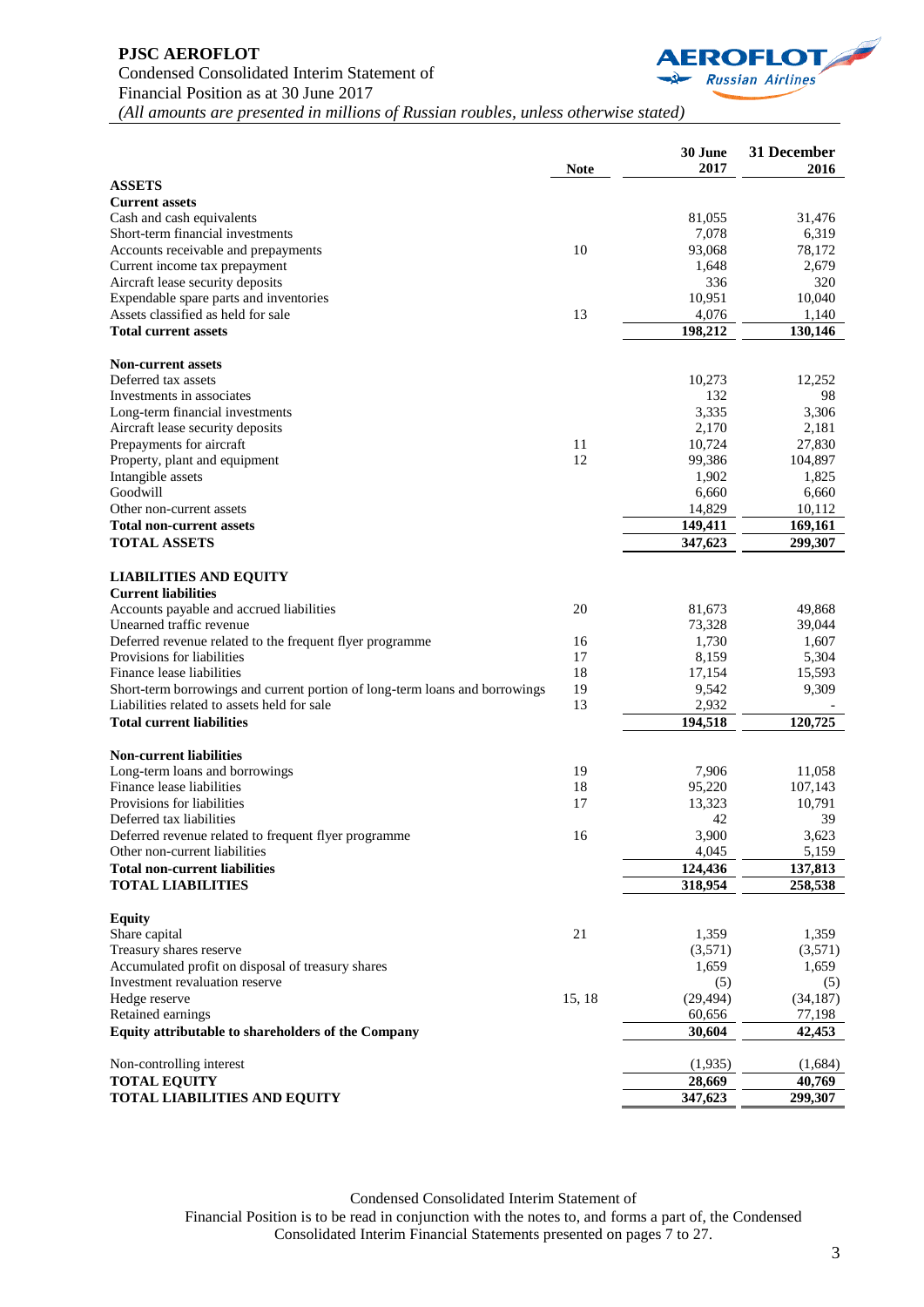# **PJSC AEROFLOT** Condensed Consolidated Interim Statement of Cash Flows for the 6 months ended 30 June 2017



*(All amounts are presented in millions of Russian roubles, unless otherwise stated)*

|                                                                      | <b>Note</b> | 6m 2017   | 6m 2016  |
|----------------------------------------------------------------------|-------------|-----------|----------|
| Cash flows from operating activities:                                |             |           |          |
| Profit before income tax                                             |             | 5,537     | 8,211    |
| Adjustments for:                                                     |             |           |          |
| Depreciation and amortisation                                        |             | 7,004     | 6,115    |
| Change in impairment provision for accounts receivable and           |             |           |          |
| prepayments                                                          |             | (302)     | 2,137    |
| Change in impairment provision for obsolete expendable spare parts   |             |           |          |
| and inventory                                                        |             | (41)      | (22)     |
| Loss on disposal of property, plant and equipment                    |             | 688       | 111      |
| Result on disposal of subsidiaries                                   |             |           | 5,726    |
| Loss on sale and impairment of investments                           |             | 70        | 3,429    |
| Loss on change in the fair value of derivative financial instruments | 8           |           | 53       |
| Hedging result                                                       | 8           | 2,748     | 8,655    |
| Change in provisions for liabilities                                 |             | 5,085     | 1,683    |
| Interest expense                                                     | 8           | 3,906     | 4,935    |
| Foreign exchange gain, net                                           | 8           | (2, 393)  | (5,318)  |
| Write-off of VAT recoverable                                         |             |           | 500      |
| Other finance expenses/(income), net                                 |             | 253       | (23)     |
| Dividend income                                                      |             | (24)      | (7)      |
| Other operating (income)/expenses, net                               |             | (812)     | 2,142    |
| Total operating cash flows before working capital changes            |             | 21,719    | 38,327   |
| Increase in accounts receivable and prepayments                      |             | (16, 893) | (6,302)  |
| Increase in expendable spare parts and inventories                   |             | (870)     | (1, 119) |
| Increase in accounts payable and accrued liabilities                 |             | 49,106    | 43,831   |
| Total operating cash flows after working capital changes             |             | 53,062    | 74,737   |
| Change in restricted cash                                            |             | (14)      | 16       |
| Income tax paid                                                      |             | (761)     | (595)    |
| Income tax refunded                                                  |             | 17        | 1,123    |
| Net cash flows from operating activities                             |             | 52,304    | 75,281   |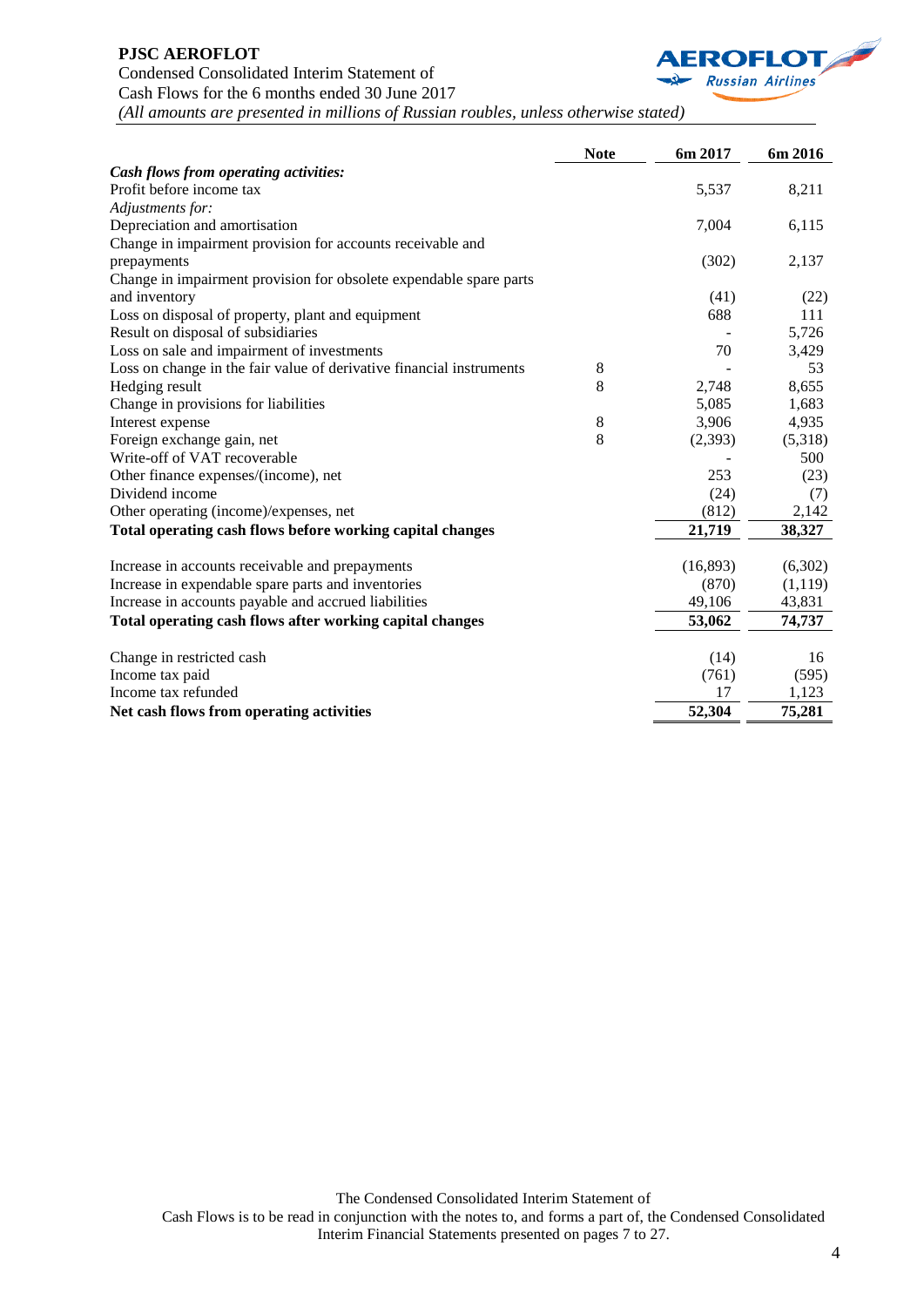

# **PJSC AEROFLOT** Condensed Consolidated Interim Statement of Cash Flows for the 6 months ended 30 June 2017 *(All amounts are presented in millions of Russian roubles, unless otherwise stated)*

|                                                                   | 6m 2017   | 6m 2016   |
|-------------------------------------------------------------------|-----------|-----------|
| Cash flows from investing activities:                             |           |           |
| Deposits return                                                   | 6,321     | 2,947     |
| Deposits placement                                                | (6,658)   | (4,030)   |
| Proceeds from sale of property, plant and equipment               | 5         | 12        |
| Proceeds from sale of assets held for sale                        | 639       |           |
| Purchases of property, plant and equipment and intangible assets  | (2,445)   | (3,519)   |
| Dividends received                                                | 39        | 36        |
| Prepayments for aircraft                                          | (166)     | (12,370)  |
| Return of prepayments for aircraft                                | 11,909    | 6,055     |
| Repayment of operating lease security deposits                    | (229)     | (1,758)   |
| Return of operating lease security deposits                       | 69        | 2,129     |
| Net cash flows from/(used in) investing activities                | 9,484     | (10, 498) |
| <b>Cash flows from financing activities:</b>                      |           |           |
| Proceeds from loans and borrowings                                |           | 22,736    |
| Repayment of loans and borrowings                                 | (3, 145)  | (42, 732) |
| Repayment of the principal element of finance lease liabilities   | (5,591)   | (13,298)  |
| Interest paid                                                     | (3,390)   | (4,033)   |
| Payments from settlement of derivative financial instruments      |           | (4, 362)  |
| Dividends paid                                                    | (55)      |           |
| Net cash used in financing activities                             | (12, 181) | (41, 689) |
| Effect of exchange rate fluctuations on cash and cash equivalents | (28)      | (1,790)   |
| Net increase in cash and cash equivalents                         | 49,579    | 21,304    |
|                                                                   |           |           |
| Cash and cash equivalents at the beginning of the year            | 31,476    | 30,693    |
| Cash and cash equivalents at the end of the period                | 81,055    | 51,997    |
| Non-cash transactions as part of the investing activities:        |           |           |
| Property, plant and equipment acquired under finance leases       | 1,668     |           |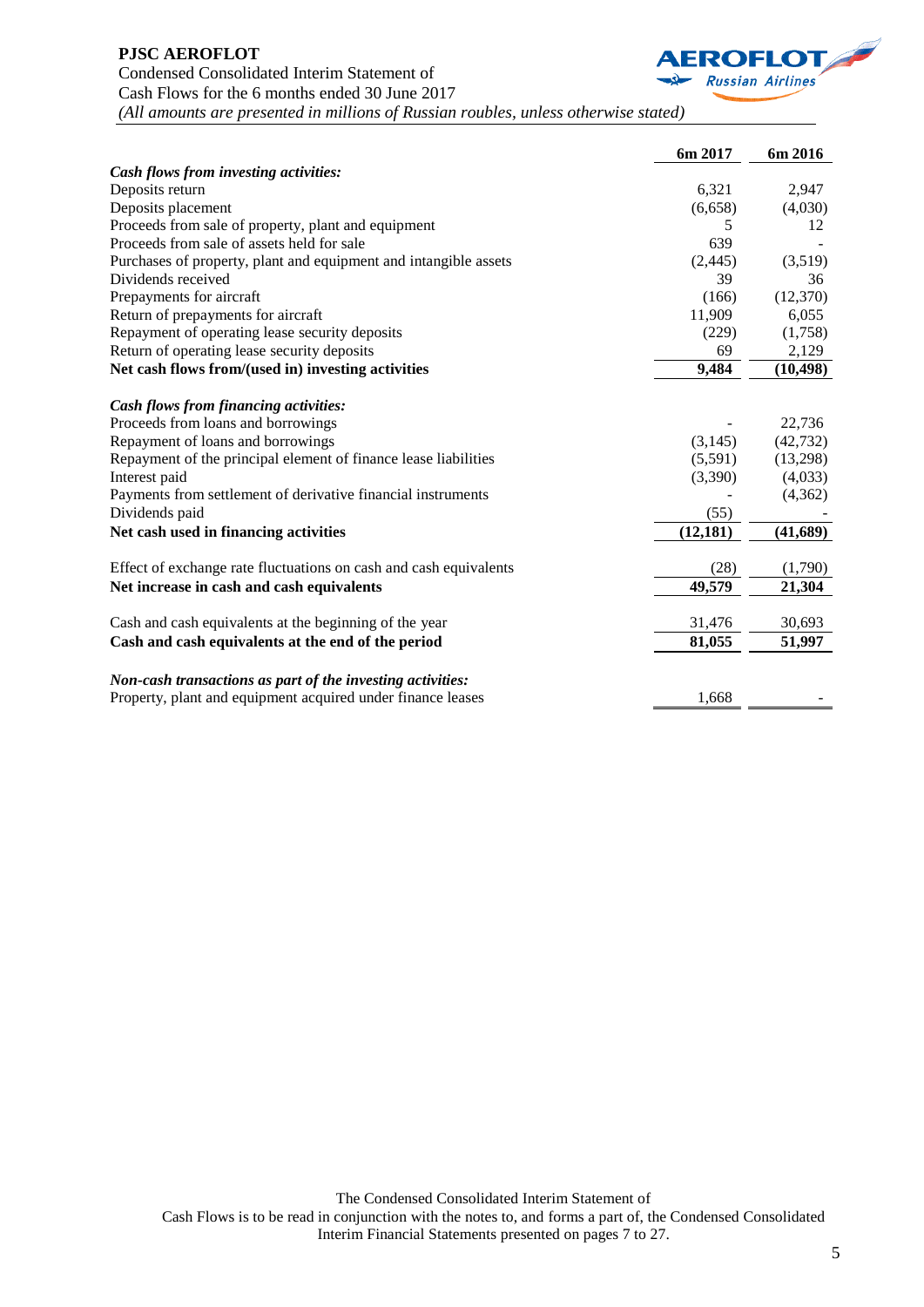#### **PJSC AEROFLOT**

Condensed Consolidated Interim Statement of Changes in Equity for the 6 months ended 30 June 2017



*(All amounts are presented in millions of Russian roubles, unless otherwise stated)*

|                                                                                                                                                   |             |              |                              | Equity attributable to shareholders of the Company |           |                 |              |                 |                     |
|---------------------------------------------------------------------------------------------------------------------------------------------------|-------------|--------------|------------------------------|----------------------------------------------------|-----------|-----------------|--------------|-----------------|---------------------|
|                                                                                                                                                   |             |              | <b>Accumulated profit on</b> |                                                    |           |                 |              |                 |                     |
|                                                                                                                                                   |             | <b>Share</b> | disposal of treasury shares  | <b>Investment</b>                                  | Hedge     | <b>Retained</b> |              | Non-controlling |                     |
|                                                                                                                                                   | <b>Note</b> | capital      | less treasury shares reserve | revaluation reserve                                | reserve   | earnings        | <b>Total</b> | interest        | <b>Total equity</b> |
| 1 January 2016                                                                                                                                    |             | 1,359        | (1,912)                      | (5)                                                | (64, 720) | 39,755          | (25, 523)    | (10, 597)       | (36, 120)           |
| Profit for the period<br>Profit from the change in fair<br>value of derivative financial<br>instruments and effect from<br>hedging net of related |             |              |                              |                                                    |           | 1,343           | 1,343        | 1,124           | 2,467               |
| deferred tax                                                                                                                                      | 15, 18      |              |                              |                                                    | 22,100    |                 | 22,100       |                 | 22,100              |
| Total other comprehensive                                                                                                                         |             |              |                              |                                                    |           |                 |              |                 |                     |
| profit                                                                                                                                            |             |              |                              |                                                    |           |                 | 22,100       |                 | 22,100              |
| Total comprehensive profit                                                                                                                        |             |              |                              |                                                    |           |                 | 23,443       | 1,124           | 24,567              |
| Disposal of subsidiary                                                                                                                            | 14          |              |                              |                                                    |           |                 |              | 7,579           | 7,579               |
| <b>30 June 2016</b>                                                                                                                               |             | 1,359        | (1, 912)                     | (5)                                                | (42, 620) | 41,098          | (2,080)      | (1,894)         | (3,974)             |
| 1 January 2017                                                                                                                                    |             | 1,359        | (1, 912)                     | (5)                                                | (34, 187) | 77,198          | 42,453       | (1,684)         | 40,769              |
|                                                                                                                                                   |             |              |                              |                                                    |           | 2,871           | 2,871        | 19              | 2,890               |
| Profit for the period<br>Profit from the change in fair<br>value of derivative financial<br>instruments and effect from<br>hedging net of related |             |              |                              |                                                    |           |                 |              |                 |                     |
| deferred tax                                                                                                                                      | 15, 18      |              |                              |                                                    | 4,693     |                 | 4,693        |                 | 4,693               |
| <b>Total other comprehensive</b>                                                                                                                  |             |              |                              |                                                    |           |                 |              |                 |                     |
| profit                                                                                                                                            |             |              |                              |                                                    |           |                 | 4,693        |                 | 4,693               |
| Total comprehensive profit                                                                                                                        |             |              |                              |                                                    |           |                 | 7,564        | 19              | 7,583               |
| Dividends declared                                                                                                                                | 22          |              |                              |                                                    |           | (19, 413)       | (19, 413)    | (270)           | (19,683)            |
| 30 June 2017                                                                                                                                      |             | 1,359        | (1,912)                      | (5)                                                | (29, 494) | 60,656          | 30,604       | (1,935)         | 28.669              |

The Condensed Consolidated Interim Statement of Changes in Equity is to be read in conjunction with the notes to, and forms a part of, the Condensed Consolidated Interim Financial Statements presented on pages 7 to 27.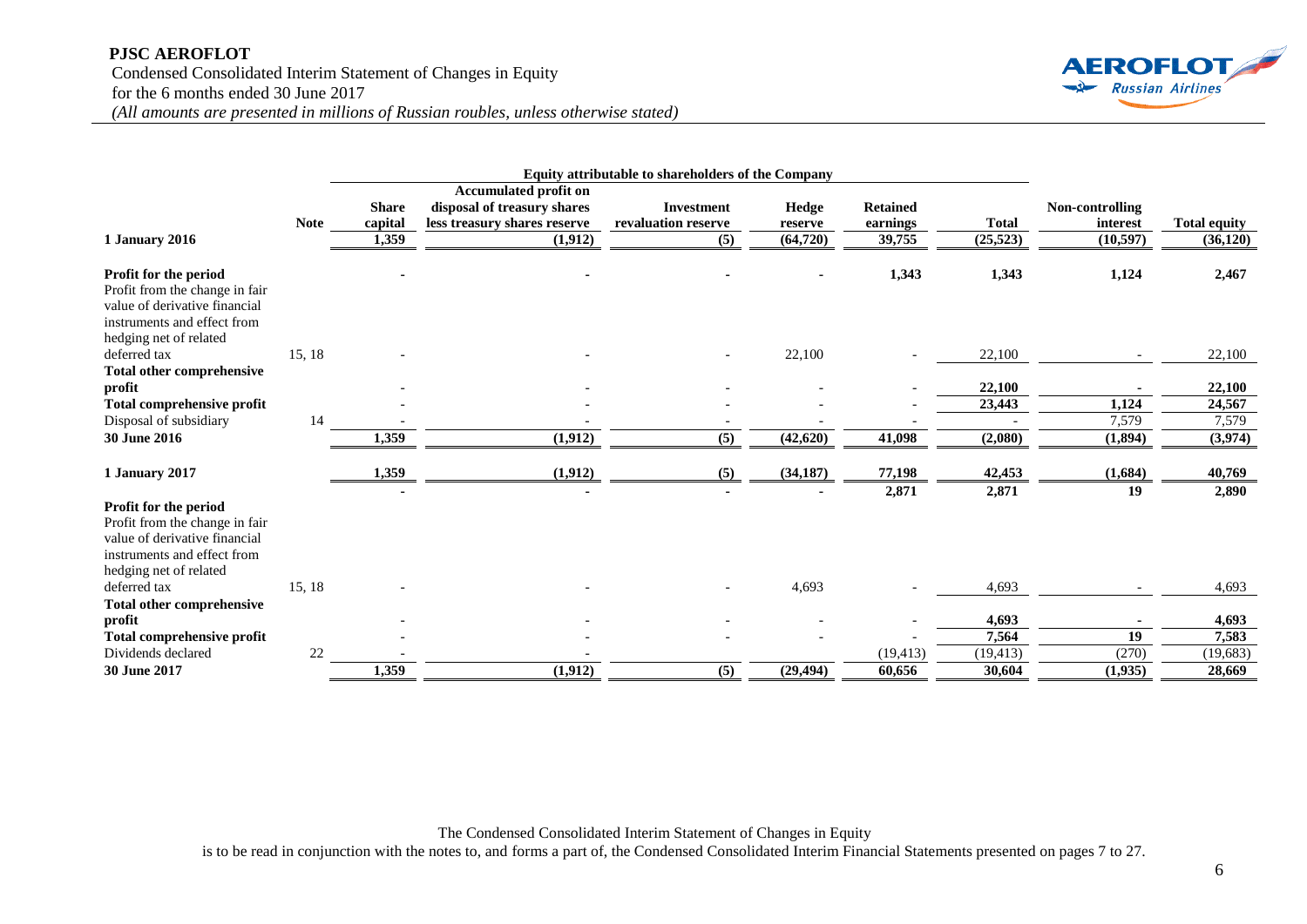

# **1. NATURE OF THE BUSINESS**

Aeroflot-Russian Airlines (the "Company" or "Aeroflot") was formed as an open joint stock company in accordance with a Russian Federation Government decree issued in 1992 (hereinafter, the "1992 Decree"). The 1992 Decree conferred all the rights and obligations of Aeroflot-Soviet Airlines and its structural units upon the Company, including inter-governmental bilateral agreements and agreements signed with foreign airlines and civil aviation enterprises. Under Russian Federation Presidential Decree No. 1009 of 4 August 2004, the Company was included in the official List of Strategic Entities and Strategic Joint Stock Companies.

On 1 July 2015, Open Joint Stock Company Aeroflot-Russian Airlines changed its official corporate name to Public Joint Stock Company Aeroflot-Russian Airlines (PJSC Aeroflot) in compliance with legislative changes.

The Company's principal activities are the provision of passenger and cargo air transportation services, both domestically and internationally, and other aviation services from Moscow Sheremetyevo Airport. The Company and its subsidiaries (the "Group") are also involved in airline catering and hotel operations. Associated entities mainly comprise aviation security services and other ancillary services.

The Group's business activities in provision of international and domestic passenger and cargo air transportation services are subject to seasonal fluctuations, the peak of demand is in the second and third quarters of the year.

As at 30 June 2017 and 31 December 2016, the Government of the Russian Federation (the "RF") represented by the Federal Agency for Management of State Property owned 51.17% of the Company. The Company's headquarters are located in Moscow at 10 Arbat Street, 119002, RF.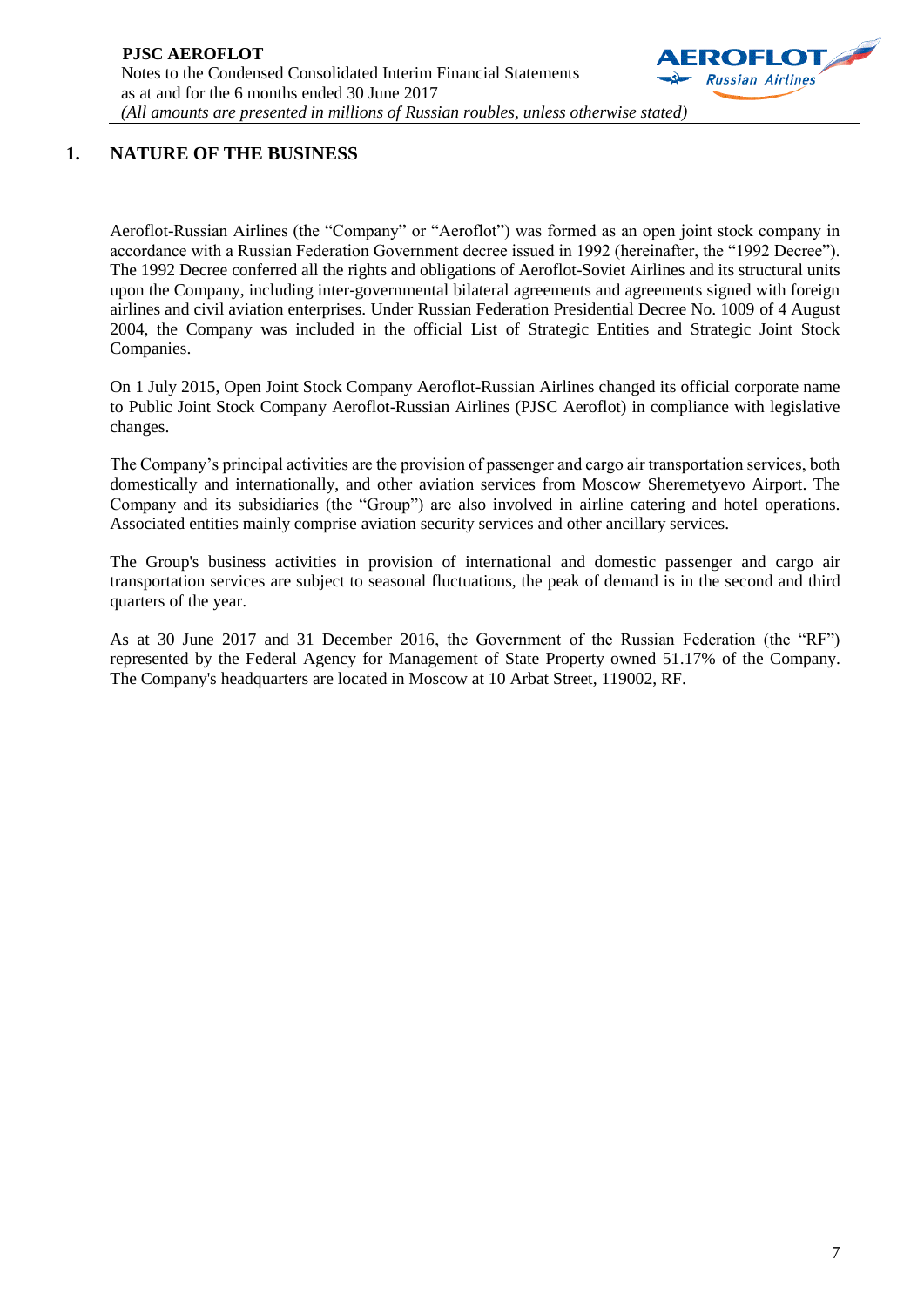

# **1. NATURE OF THE BUSINESS (CONTINUED)**

The table below provides information on the Group's aircraft fleet as at 30 June 2017 (number of items):

|                                              |                 |                      | <b>JSCAK</b>   |                      |                   |                    |
|----------------------------------------------|-----------------|----------------------|----------------|----------------------|-------------------|--------------------|
| Type of aircraft                             | Ownership       | <b>PSJC AEROFLOT</b> | <b>ROSSIYA</b> | <b>JSC AK AURORA</b> | <b>LLC POBEDA</b> | <b>GROUP TOTAL</b> |
| An- $24$                                     | Owned           |                      |                |                      |                   |                    |
| <b>DHC 8-Q300</b>                            | Owned           |                      |                |                      |                   |                    |
| DHC 8-Q402                                   | Owned           |                      |                |                      |                   |                    |
| <b>Total owned aircraft</b>                  |                 |                      |                |                      |                   |                    |
| Airbus A319                                  | Finance lease   |                      |                |                      |                   |                    |
| Airbus A321                                  | Finance lease   | 15                   |                |                      |                   | 15                 |
| Airbus A330                                  | Finance lease   |                      |                |                      |                   |                    |
| Boeing B777                                  | Finance lease   | 10                   |                |                      |                   | 10                 |
| An-148                                       | Finance lease   |                      |                |                      |                   | 6                  |
| <b>Total aircraft under finance leases</b>   |                 | 33                   | 15             |                      |                   | 48                 |
| <b>SSJ 100</b>                               | Operating lease | 30                   |                |                      |                   | 30                 |
| Airbus A319                                  | Operating lease |                      |                | 10                   |                   | 27                 |
| Airbus A320                                  | Operating lease | 69                   |                |                      |                   | 74                 |
| Airbus A321                                  | Operating lease | 21                   |                |                      |                   | 21                 |
| Airbus A330                                  | Operating lease | 14                   |                |                      |                   | 14                 |
| Boeing B737                                  | Operating lease | 26                   | 16             |                      | 12                | 54                 |
| Boeing B747                                  | Operating lease |                      |                |                      |                   |                    |
| Boeing B777                                  | Operating lease |                      |                |                      |                   | 12                 |
| <b>DHC 8-Q200</b>                            | Operating lease |                      |                |                      |                   |                    |
| <b>DHC 8-Q300</b>                            | Operating lease |                      |                |                      |                   |                    |
| DHC 6-400                                    | Operating lease |                      |                |                      |                   |                    |
| <b>Total aircraft under operating leases</b> |                 | 166                  | 53             | 18                   | 12                | 249                |
| <b>Total fleet</b>                           |                 | 199                  | 68             | 25                   | 12                | 304                |

As at 30 June 2017, 6 An-148 aircraft and one An-24 aircraft were leased out.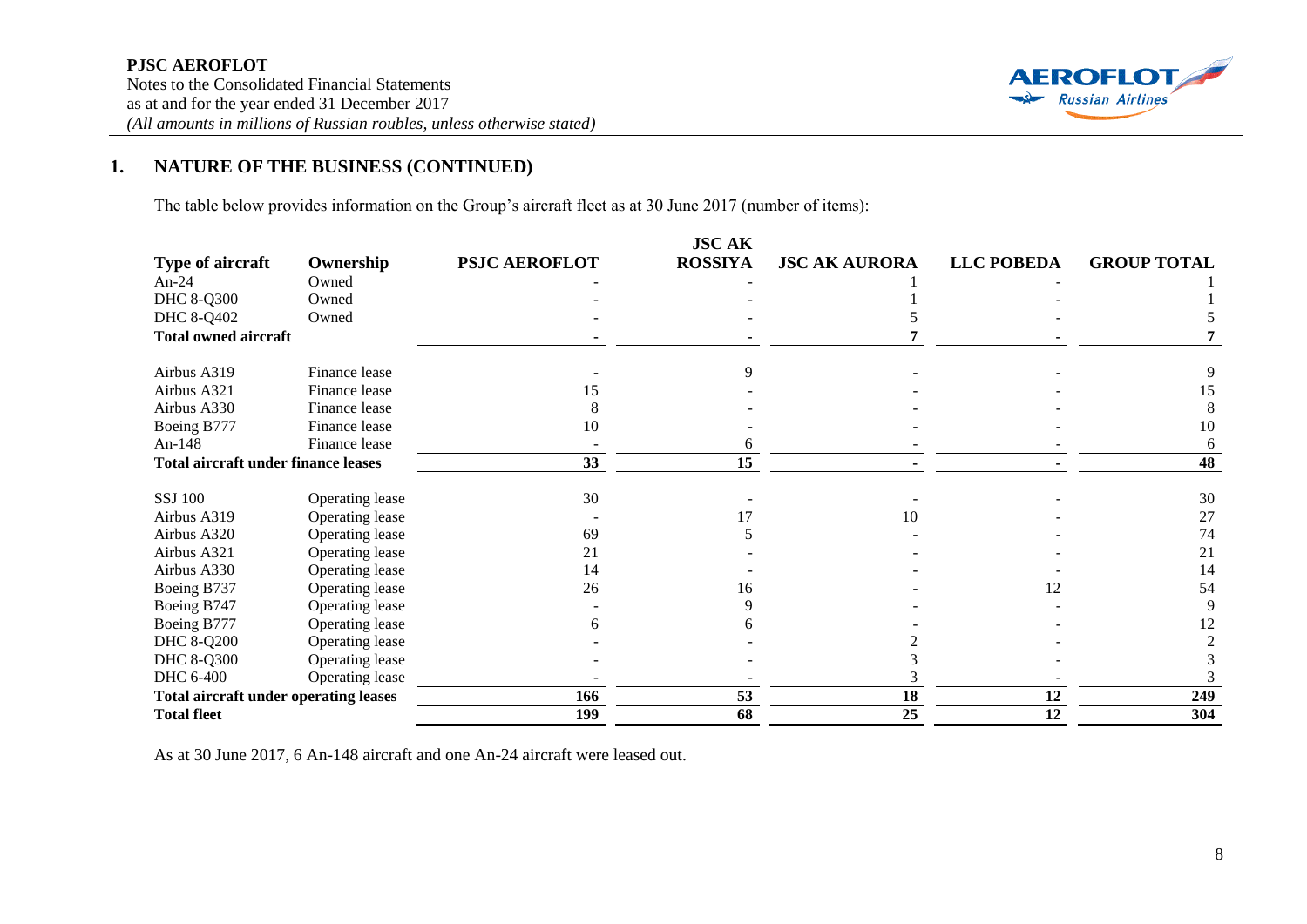

### **2. BASIS OF PREPARATION**

#### *Basis of preparation*

The Group's Condensed Consolidated Interim Financial Statements have been prepared in accordance with IAS 34 *"Interim Financial Reporting"*. These Condensed Consolidated Interim Financial Statements should be read in conjunction with the Group's Consolidated Financial Statements for the year ended 31 December 2016, which have been prepared in accordance with IFRS.

#### *Foreign currency translation*

The table below presents the US dollar (USD) / Russian rouble (RUB) and euro (EUR) / RUB exchange rates that were used for translating transaction amounts and monetary assets and liabilities into foreign currencies:

|                                | <b>Official exchange rates</b> |                       |
|--------------------------------|--------------------------------|-----------------------|
|                                | <b>RUB / USD 1.00</b>          | <b>RUB / EUR 1.00</b> |
| As at 30 June 2017             | 59.09                          | 67.50                 |
| Average rate for 6 months 2017 | 57.99                          | 62.72                 |
| As at 31 December 2016         | 60.66                          | 63.81                 |
| Average rate for 6 months 2016 | 70.26                          | 78.37                 |

### **3. SUMMARY OF SIGNIFICANT ACCOUNTING POLICIES AND NEW ACCOUNTING PRONOUNCEMENTS**

In preparing the Condensed Consolidated Interim Financial Statements, the Group followed principal accounting policies that are consistent with those disclosed in the consolidated financial statements for the year ended 31 December 2016 and as at this date.

#### *New standards and interpretations*

The following amendments and improvements to standards became effective from 1 January 2017:

- *Disclosure Initiative – Amendments to IAS 7;*
- *Recognition of Deferred Tax Assets for Unrealised Losses – Amendments to IAS 12;*
- *Annual Improvements to IFRS 2014-2016 cycle.*

These amendments and improvements to standards did not have any impact or did not have a material impact on the Group's Condensed Consolidated Interim Financial Statements.

A number of new standards, amendments to standards and interpretations disclosed in the Consolidated Financial Statements for the year ended 31 December 2016, have not yet taken effect and have not been early adopted by the Group.

A number of new standards, amendments to standards and interpretations have been published, that are not yet effective as at 30 June 2017, and have not been early adopted by the Group:

- *IFRS 17 "Insurance Contracts"* (issued on 18 May 2017 and effective for annual periods beginning on or after 1 January 2021);
- *IFRIC 23 "Uncertainty over Income Tax Treatments"* (issued on 7 June 2017 and effective for annual periods beginning on or after 1 January 2019). IAS 12 specifies how to account for current and deferred tax, but not how to reflect the effects of uncertainty. The interpretation clarifies how to apply the recognition and measurement requirements in IAS 12 when there is uncertainty over income tax treatments*.*

The Group is currently assessing the applicability of the mentioned changes in IFRS and their impact on its Consolidated Financial Statements and effective terms.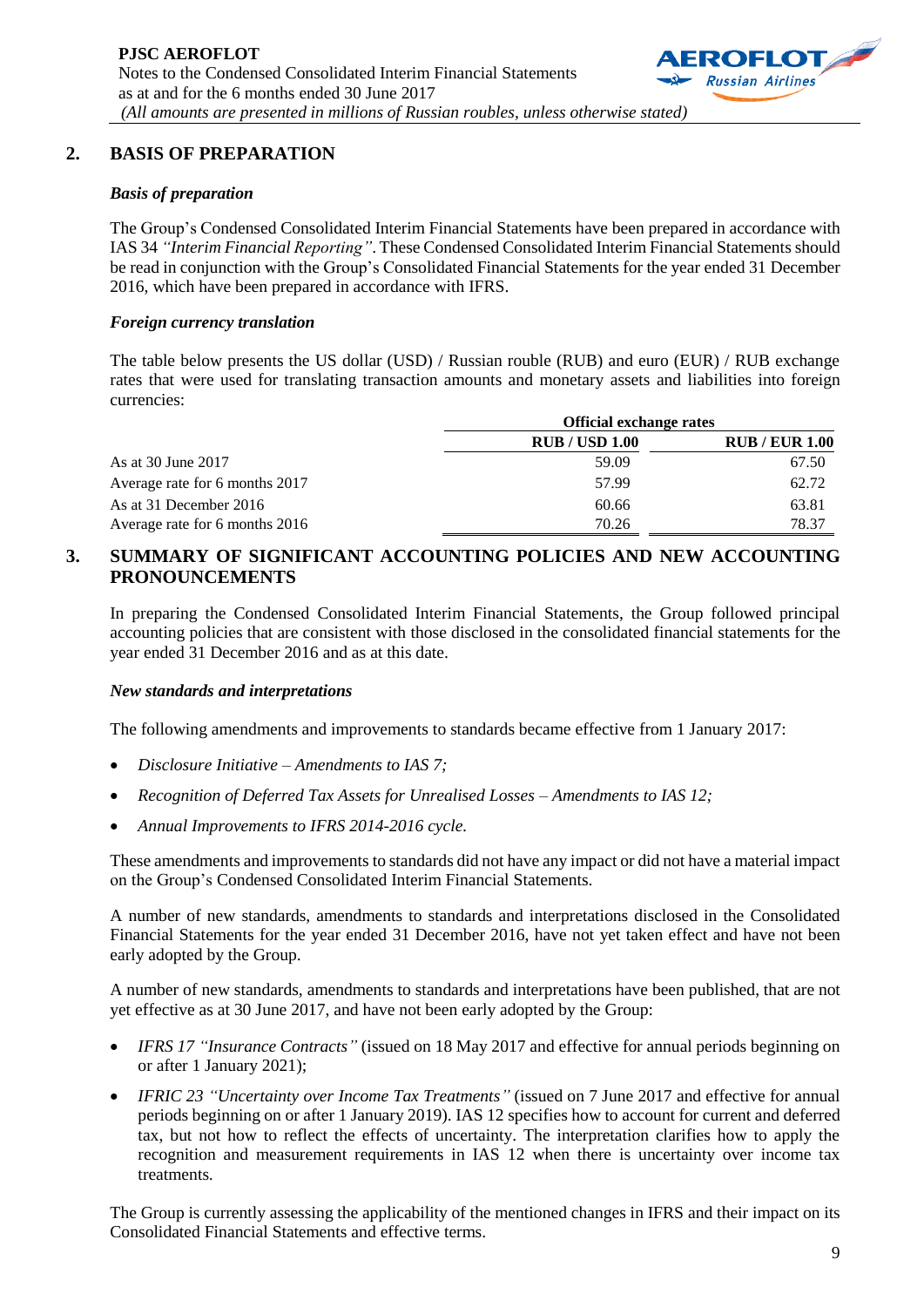

#### *Critical accounting estimates and judgments*

In preparing these Condensed Consolidated Interim Financial Statements, the Group's management makes estimates, judgements and assumptions that affect the implementation of accounting policy and the reported amounts of assets, liabilities, gains and losses. Actual results may deviate from declared estimates. Judgements regarding the accounting policy provisions and valuation methods applied by management when preparing these Condensed Consolidated Interim Financial Statements correspond to those used when preparing consolidated financial statements for the year ended 31 December 2016, and as at this date, except for changes in accounting estimates with respect to the amount of income tax expenses.

#### *Income tax expense*

Income tax expenses are recognised in interim periods on the basis of the best accounting estimate of the annual effective income tax rate expected for the full financial year.

### **4. TRAFFIC REVENUE**

|                              | 6m 2017 | 6m 2016 |
|------------------------------|---------|---------|
| Scheduled passenger flights  | 188.416 | 181,096 |
| Charter passenger flights    | 12.383  | 7.016   |
| Cargo flights                | 7.183   | 5.218   |
| <b>Total traffic revenue</b> | 207.982 | 193.330 |

### **5. OTHER REVENUE**

|                                                      | 6m 2017 | 6m 2016 |
|------------------------------------------------------|---------|---------|
| Airline agreements revenue                           | 15,333  | 18,005  |
| Revenue from partners under frequent flyer programme | 5,117   | 6,071   |
| Sales of duty free goods                             | 768     | 643     |
| Ground handling and maintenance                      | 718     | 609     |
| In-flight catering services                          | 676     | 621     |
| Refuelling services                                  | 237     | 1,065   |
| Hotel revenue                                        | 210     | 252     |
| Other revenue                                        | 3.819   | 3,228   |
| <b>Total other revenue</b>                           | 26,878  | 30,494  |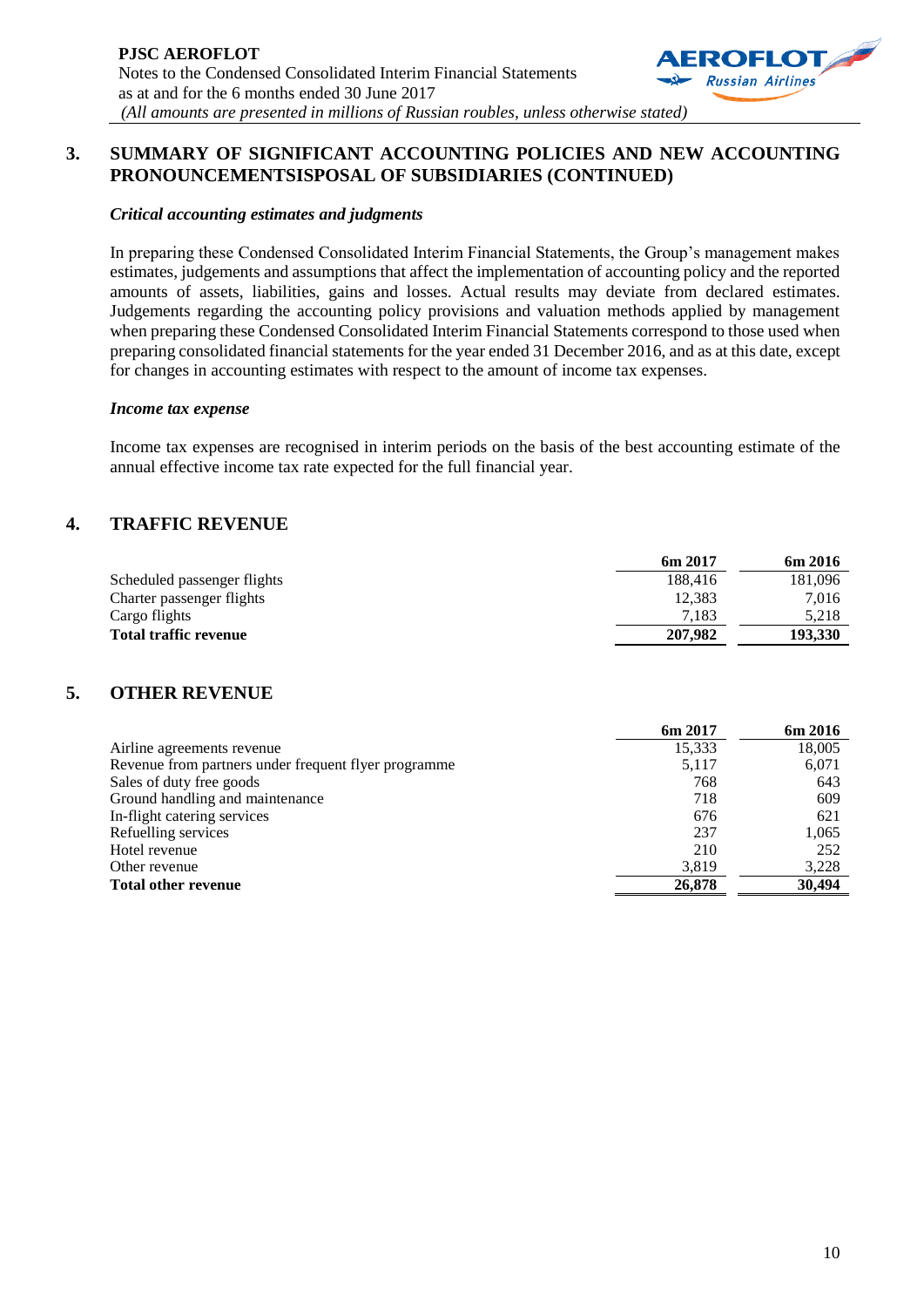

### **6. OPERATING COSTS**

|                                                                       | 6m 2017 | 6m 2016 |
|-----------------------------------------------------------------------|---------|---------|
| Aircraft servicing                                                    | 37.128  | 33,458  |
| Operating lease expenses                                              | 30,654  | 28,362  |
| Aircraft maintenance                                                  | 15,682  | 17,525  |
| Passenger services                                                    | 8,833   | 6,662   |
| Administration and general expenses                                   | 7,688   | 6,859   |
| Communication expenses                                                | 7,248   | 8,008   |
| Sales and marketing                                                   | 6,819   | 5,984   |
| Food cost for in-flight catering                                      | 4,706   | 3,951   |
| Insurance expenses                                                    | 1,007   | 1,088   |
| Custom duties                                                         | 702     | 670     |
| Cost of duty-free goods sold                                          | 436     | 310     |
| Other expenses                                                        | 3,579   | 4,405   |
| Operating costs less aircraft fuel, staff costs, depreciation and     |         |         |
| amortisation                                                          | 124,482 | 117,282 |
| Aircraft fuel                                                         | 56,217  | 44,790  |
| Total operating costs less staff costs, depreciation and amortisation | 180,699 | 162,072 |

# **7. STAFF COSTS**

|                          | 6m 2017 | 6m 2016 |
|--------------------------|---------|---------|
| Wages and salaries       | 30,009  | 24,198  |
| Pension costs            | 6.213   | 5.241   |
| Social security costs    | 2.102   | 1.593   |
| <b>Total staff costs</b> | 38.324  | 31,032  |

Pension costs include:

- compulsory payments to the RF Pension Fund,
- contributions to a non-government pension fund under a defined contribution pension plan under which the Group makes additional pension contributions as a fixed percentage (20% for 6 months 2017, 20% for 6 months 2016) of the transfers made personally by the employees participating in the programme, and
- an increase in the net present value of the future benefits which the Group expects to pay to its employees upon their retirement under defined benefit pension plans.

|                                 | 6m 2017 | 6m 2016 |
|---------------------------------|---------|---------|
| Payments to the RF Pension Fund | 6.219   | 5.246   |
| Defined benefit pension plan    | (10)    |         |
| Fixed-contribution pension plan |         |         |
| <b>Total pension costs</b>      | 6.213   | 5.241   |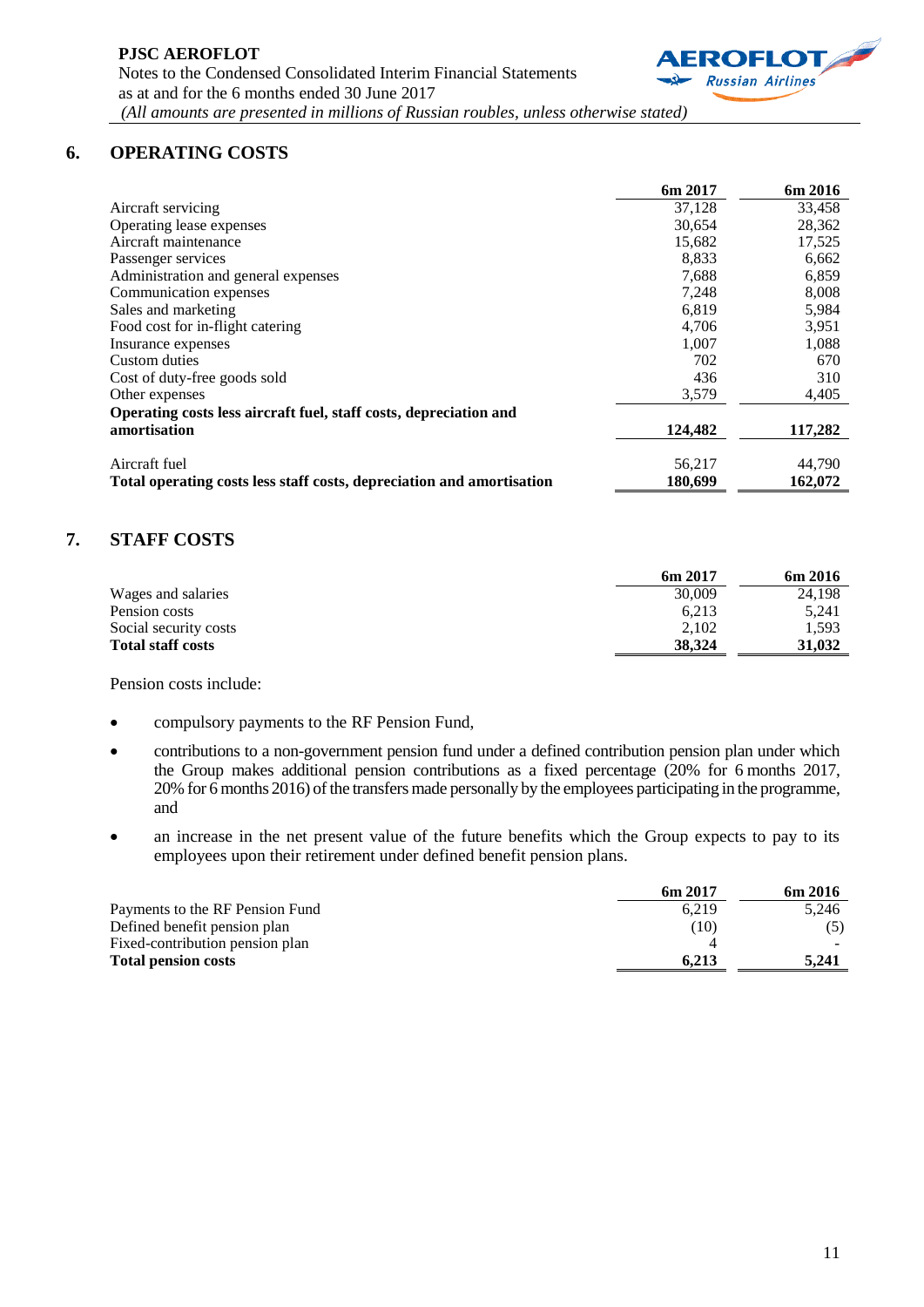

# **8. FINANCE INCOME AND COSTS**

|                                                                              | 6m 2017 | 6m 2016 |
|------------------------------------------------------------------------------|---------|---------|
| Finance income:                                                              |         |         |
| Foreign exchange gain, net                                                   | 2,393   | 5,318   |
| Interest income                                                              | 2,390   | 2,463   |
| Other finance income                                                         |         | 109     |
| <b>Total finance income</b>                                                  | 4,783   | 7,890   |
| <i>Finance costs:</i>                                                        |         |         |
| Loss on change in fair value of derivative financial instruments not subject |         |         |
| to hedge accounting (Note 15)                                                |         | (53)    |
| Interest expense                                                             | (3,906) | (4,935) |
| Other finance costs                                                          | (253)   | (86)    |
| <b>Total finance costs</b>                                                   | (4,159) | (5,074) |
|                                                                              | 6m 2017 | 6m 2016 |
| Hedging result:                                                              |         |         |
| Realised loss on hedging derivative instruments (Note 15)                    |         | (3,994) |
| Effect of revenue hedging with liabilities in foreign currency (Note 18)     | (2,748) | (4,661) |
| <b>Total loss on hedging result</b>                                          | (2,748) | (8,655) |

# **9. INCOME TAX**

Income tax expense is recognised based on the management's best estimate of the weighted average annual effective income tax rate for each Group company separately.

The expected weighted average annual income tax rate applied to profitable Group companies for the 6 months 2017 equalled 15 – 29% (6 months 2016:  $12 - 68$ %). Changes in expected rates are in general related to change in the amount of expenses not deductible for tax purposes.

Expected weighted average annual income tax rate applied to loss making Group companies for the 6 months 2017 equalled to  $0 - 20\%$  (6 months 2016:  $1 - 20\%$ ). Changes in expected rates are in general related to non-recognition of the deferred tax asset for tax losses received by these companies.

|                                  | 6m 2017 | 6m 2016 |
|----------------------------------|---------|---------|
| Income tax charge for the period | 1.838   | 4.312   |
| Deferred income tax expense      | 809     | 1.432   |
| Total income tax expense         | 2.647   | 5.744   |

In the reporting period, the Group has utilised deferred tax assets from tax losses of its subsidiaries in amount of RUB 36 million.

In the reporting period, the Group did not recognise deferred tax assets from tax losses in the amount RUB 147 million.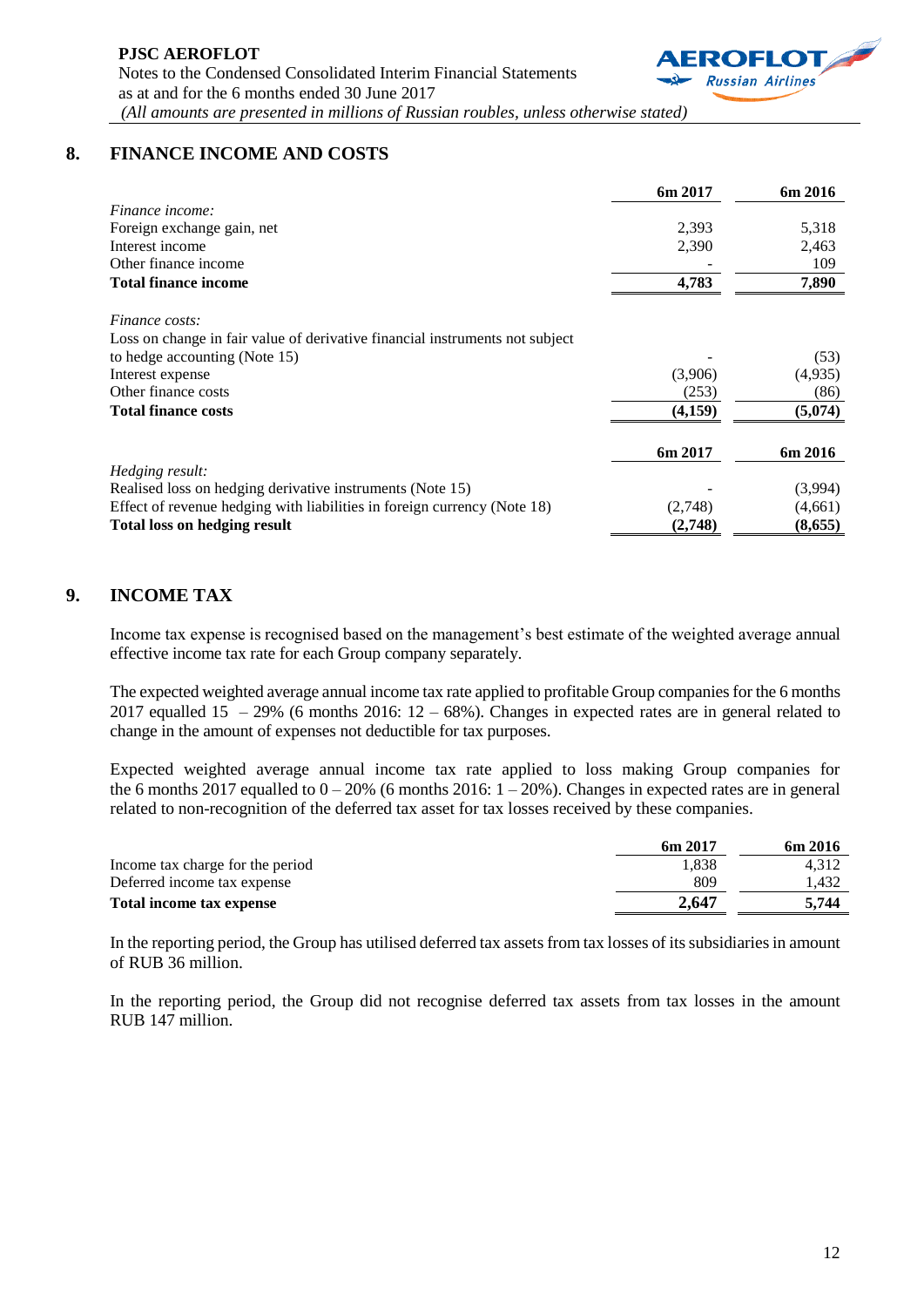

# **10. ACCOUNTS RECEIVABLE AND PREPAYMENTS**

|                                                                                      | 30 June   | 31 December |
|--------------------------------------------------------------------------------------|-----------|-------------|
|                                                                                      | 2017      | 2016        |
| Trade accounts receivable                                                            | 36,438    | 31,329      |
| Other financial receivables                                                          | 9.902     | 8,517       |
| Less impairment provision                                                            | (11, 327) | (11,807)    |
| <b>Total financial receivables</b>                                                   | 35,013    | 28,039      |
| Prepayments for delivery of aircraft                                                 | 33,452    | 26,341      |
| VAT and other taxes recoverable                                                      | 11.448    | 10,905      |
| Prepayments to suppliers (excluding prepayments for delivery of aircraft)            | 11,008    | 10,504      |
| Deferred customs duties related to imported aircraft under operating leases, current |           |             |
| portion                                                                              | 499       | 579         |
| Other receivables                                                                    | 2.207     | 2,339       |
| Provision for doubtful accounts                                                      | (559)     | (535)       |
| Total accounts receivable and prepayments                                            | 93,068    | 78,172      |

Deferred customs duties of RUB 499 million as at 30 June 2017 (31 December 2016: RUB 579 million) relate to the current portion of customs duties on imported aircraft under operating leases. These customs duties are recognised within the Group's operating costs over the term of the operating lease.

As at 30 June 2017 and 31 December 2016, the Group made sufficient impairment provision against accounts receivable and prepayments.

As at 30 June 2017 and 31 December 2016, the current part of prepayments for aircraft includes prepayments for the acquisition of the following aircraft:

|                            |                  | <b>30 June 2017</b>          |                                  | 31 December 2016             |                                     |
|----------------------------|------------------|------------------------------|----------------------------------|------------------------------|-------------------------------------|
| <b>Expected lease type</b> | Type of aircraft | Number of<br>aircraft, units | <b>Expected</b><br>delivery date | Number of<br>aircraft, units | <b>Expected</b><br>delivery<br>date |
| Undetermined               | Boeing B787      | 22                           | 2017                             | 22                           | 2017                                |
| Operating lease            | Boeing B777      | $\overline{\phantom{m}}$     |                                  |                              | 2017                                |
| Operating lease /          |                  |                              |                                  |                              |                                     |
| Undetermined               | Airbus A320      | 15                           | 2017-2018                        | 11                           | 2017                                |
| Operating lease /          |                  |                              |                                  |                              |                                     |
| Undetermined               | Airbus A321      | 9                            | 2017-2018                        | 8                            | 2017                                |

### **11. PREPAYMENTS FOR AIRCRAFT**

As at 30 June 2017 and 31 December 2016, the non-current portions of prepayments for aircraft was RUB 10,724 million and RUB 27,830 million, respectively. Changes in the non-current portion of prepayments are due to the approaching aircraft delivery dates as well as new non-current prepayments.

Prepayments made to purchase aircraft expected to be delivered within 12 months after the reporting date are recorded within accounts receivable and prepayments (Note 10).

As at 30 June 2017 and 31 December 2016, the non-current part of prepayments for aircraft include advance payments for the acquisition of the following aircraft:

|                            |                  | <b>30 June 2017</b> |                          | 31 December 2016 |                 |
|----------------------------|------------------|---------------------|--------------------------|------------------|-----------------|
|                            |                  | Number of           | <b>Expected</b>          | Number of        | <b>Expected</b> |
| <b>Expected lease type</b> | Type of aircraft | aircraft, units     | delivery date            | aircraft, units  | delivery date   |
| Undetermined               | Airbus A350      | 22                  | 2019-2023                | 22               | 2018-2023       |
| Undetermined               | Airbus A320      |                     | 2018                     | 10               | 2018            |
| Undetermined               | Airbus A321      | -                   | $\overline{\phantom{a}}$ | 4                | 2018            |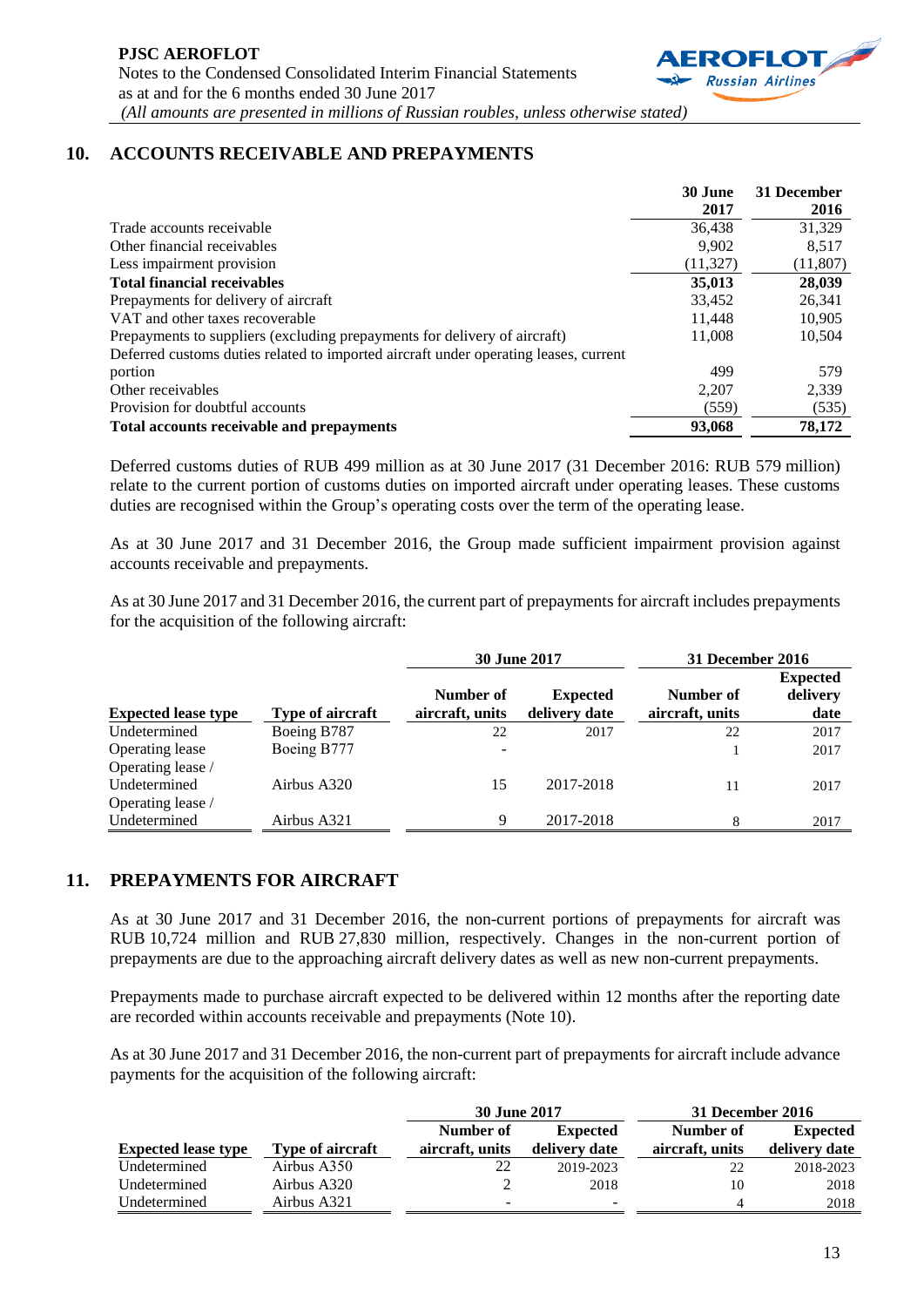

# **12. PROPERTY, PLANT AND EQUIPMENT**

|                                                | Owned<br>aircraft and<br>engines | <b>Leased</b><br>aircraft and<br>engines | <b>Land and</b><br>buildings | Transport,<br>equipment<br>and other | Construction<br>in progress | <b>Total</b> |
|------------------------------------------------|----------------------------------|------------------------------------------|------------------------------|--------------------------------------|-----------------------------|--------------|
| Cost                                           |                                  |                                          |                              |                                      |                             |              |
| <b>1 January 2016</b>                          | 4,494                            | 106,777                                  | 10,445                       | 20,416                               | 4,871                       | 147,003      |
| <b>Additions</b>                               | 858                              | 137                                      | 27                           | 602                                  | 532                         | 2,156        |
| Capitalised expenditures                       |                                  | 508                                      |                              |                                      | 328                         | 836          |
| Disposals                                      | (487)                            |                                          | (274)                        | (461)                                | (21)                        | (1,243)      |
| Transfers to assets held for                   |                                  |                                          |                              |                                      |                             |              |
| sale (Note 13)                                 |                                  | (366)                                    |                              |                                      |                             | (366)        |
| Transfers                                      | 2,538                            | 287                                      | 16                           | 401                                  | (3,242)                     |              |
| 30 June 2016                                   | 7,403                            | 107,343                                  | 10,214                       | 20,958                               | 2,468                       | 148,386      |
| 1 January 2017                                 | 8,147                            | 112,942                                  | 10,131                       | 23,937                               | 4,721                       | 159,878      |
| Additions                                      | 610                              |                                          | 4                            | 2,185                                | 565                         | 3,364        |
| Capitalised expenditures                       |                                  | 495                                      |                              |                                      | 758                         | 1,253        |
| Disposals                                      | (56)                             | (1,286)                                  |                              | (293)                                | (19)                        | (1,654)      |
| Transfers to assets held for                   |                                  |                                          |                              |                                      |                             |              |
| sale (Note 13)                                 | (114)                            | (6, 477)                                 |                              |                                      |                             | (6, 591)     |
| Transfers (i)                                  | 2,797                            | 1,209                                    | 10                           | 244                                  | (4,260)                     |              |
| 30 June 2017                                   | 11,384                           | 106,883                                  | 10,145                       | 26,073                               | 1,765                       | 156,250      |
| <b>Accumulated depreciation</b>                |                                  |                                          |                              |                                      |                             |              |
| <b>1 January 2016</b>                          | (909)                            | (26, 934)                                | (4,758)                      | (9, 835)                             | (73)                        | (42,509)     |
| Charge for the period<br>Accrual of impairment | (360)                            | (4,037)                                  | (190)                        | (1,084)                              |                             | (5,671)      |
| provision                                      | (1)                              |                                          |                              |                                      |                             | (1)          |
| Disposals                                      | 89                               |                                          | 100                          | 319                                  |                             | 508          |
| Transfers to assets held for                   |                                  |                                          |                              |                                      |                             |              |
| sale (Note 13)                                 |                                  | 277                                      |                              |                                      |                             | 277          |
| 30 June 2016                                   | (1, 181)                         | (30.694)                                 | (4, 848)                     | (10, 600)                            | (73)                        | (47, 396)    |
| 1 January 2017                                 | (1,511)                          | (36,756)                                 | (4,970)                      | (11,671)                             | (73)                        | (54,981)     |
| Charge for the period                          | (583)                            | (4,238)                                  | (114)                        | (1,548)                              |                             | (6, 483)     |
| Accrual of impairment                          |                                  |                                          |                              |                                      |                             |              |
| provision                                      | 4                                |                                          |                              |                                      |                             | 4            |
| Disposals                                      | 30                               | 696                                      |                              | 215                                  |                             | 941          |
| Transfers to assets held for                   |                                  |                                          |                              |                                      |                             |              |
| sale (Note 13)                                 | 21                               | 3,634                                    |                              |                                      |                             | 3,655        |
| <b>30 June 2017</b>                            | (2,039)                          | (36, 664)                                | (5,084)                      | (13,004)                             | (73)                        | (56, 864)    |
| <b>Carrying amount</b>                         |                                  |                                          |                              |                                      |                             |              |
| <b>1 January 2017</b>                          | 6,636                            | 76,186                                   | 5,161                        | 12,266                               | 4,648                       | 104,897      |
| 30 June 2017                                   | 9,345                            | 70,219                                   | 5,061                        | 13,069                               | 1,692                       | 99,386       |

(i) During 6 months 2017 transfers mainly relate to 2 DHC-8 aircraft that have been put into operation in JSC "AK Aurora".

Capitalised borrowing costs for 6 months 2017 amounted to RUB 757 million (6 months 2016: RUB 328 million). The capitalisation rate of interest expenses for the period was 3.2% p.a. (6 months 2016: 3.4% p.a.).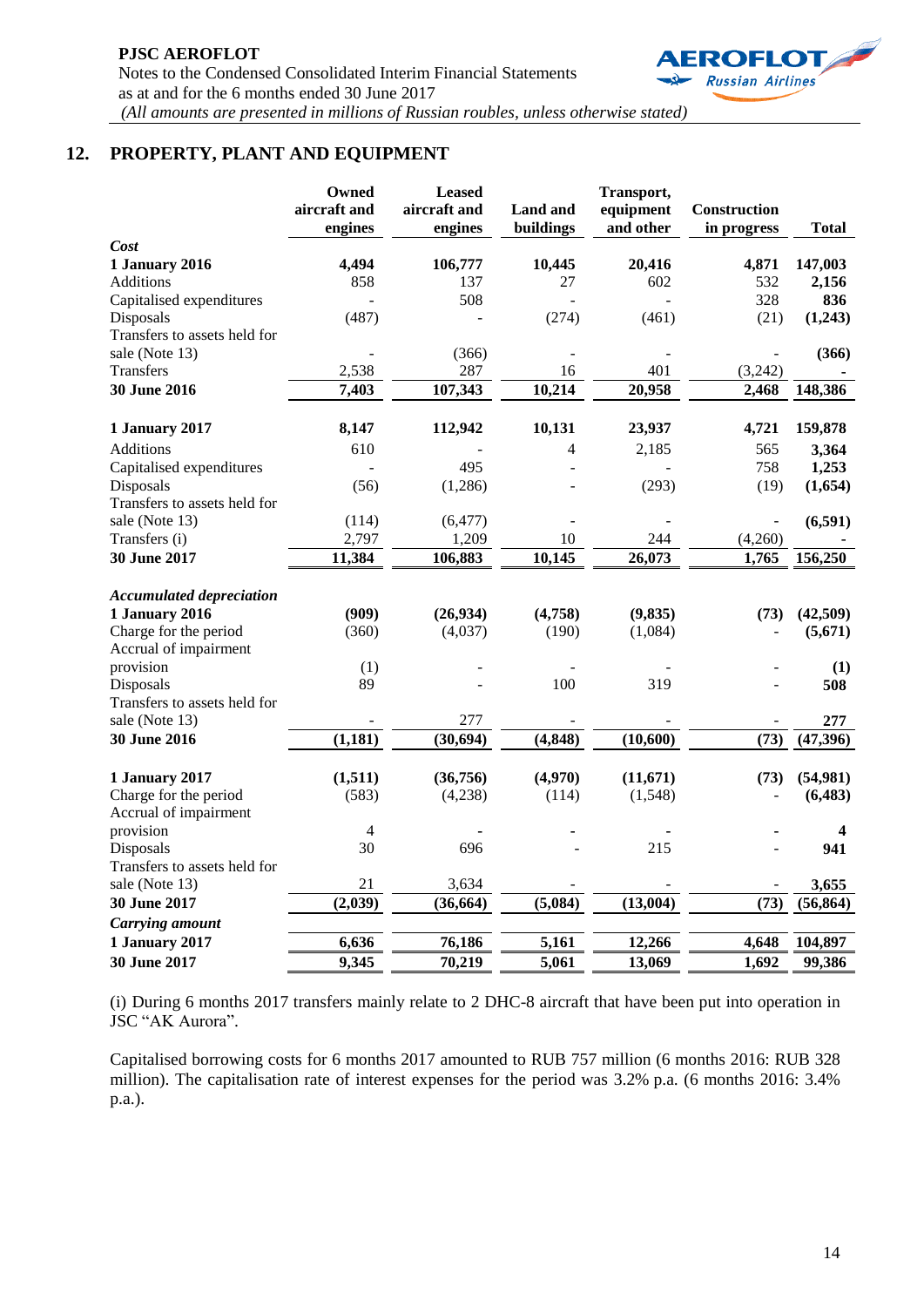

### **13. ASSETS CLASSIFIED AS HELD FOR SALE**

As at 30 June 2017, 6 Airbus A321 aircraft (31 December 2016: 2 aircraft) operated under finance lease agreements were targeted for disposal; therefore, at the end of the reporting period these assets and related liabilities were classified as held for sale.

As at 30 June 2017, the amount of net assets held for sale amounted to RUB 1,144 million (31 December 2016: RUB 1,140 million).

|                     | Initial cost of<br>property plant<br>and equipment | <b>Accumulated</b><br>depreciation | <b>Aircraft lease</b><br>security deposits | <b>Total</b><br>assets | <b>Total</b><br><b>liabilities</b> |
|---------------------|----------------------------------------------------|------------------------------------|--------------------------------------------|------------------------|------------------------------------|
| 1 January 2016      | 18.539                                             | (10, 850)                          | 43                                         | 7,732                  | (7,371)                            |
| Additions (Note 12) | 366                                                | (277)                              |                                            | 89                     |                                    |
| Disposals           | (9, 471)                                           | 6,096                              | (2)                                        | (3,377)                | 3,680                              |
| <b>30 June 2016</b> | 9,434                                              | (5,031)                            | 41                                         | 4,444                  | (3,691)                            |
|                     | Initial cost of<br>fixed assets                    | <b>Accumulated</b><br>depreciation | Aircraft lease<br>security deposits        | <b>Total</b><br>assets | <b>Total</b><br><b>liabilities</b> |
| 01 January 2017     | 3,049                                              | (1,909)                            |                                            | 1,140                  |                                    |
| <b>Additions</b>    |                                                    |                                    |                                            |                        |                                    |
| (Note 12)           | 6,591                                              | (3,655)                            |                                            | 2,936                  | (2,932)                            |
| <b>30 June 2017</b> | 9,640                                              | (5,564)                            |                                            | 4,076                  | (2,932)                            |

# **14. DISPOSAL OF SUBSIDIARIES**

On 17 May 2016, the Group disposed of ОJSC Vladivostok Avia as a result of liquidation. A loss from the disposal in the amount of RUB 5,726 million was recognised in profit and loss for 12 months of 2016. OJSC Vladivostok Avia did not conduct any significant operating activities in 2016.

Loss on disposal of subsidiary ОJSC Vladivostok Avia includes the following components: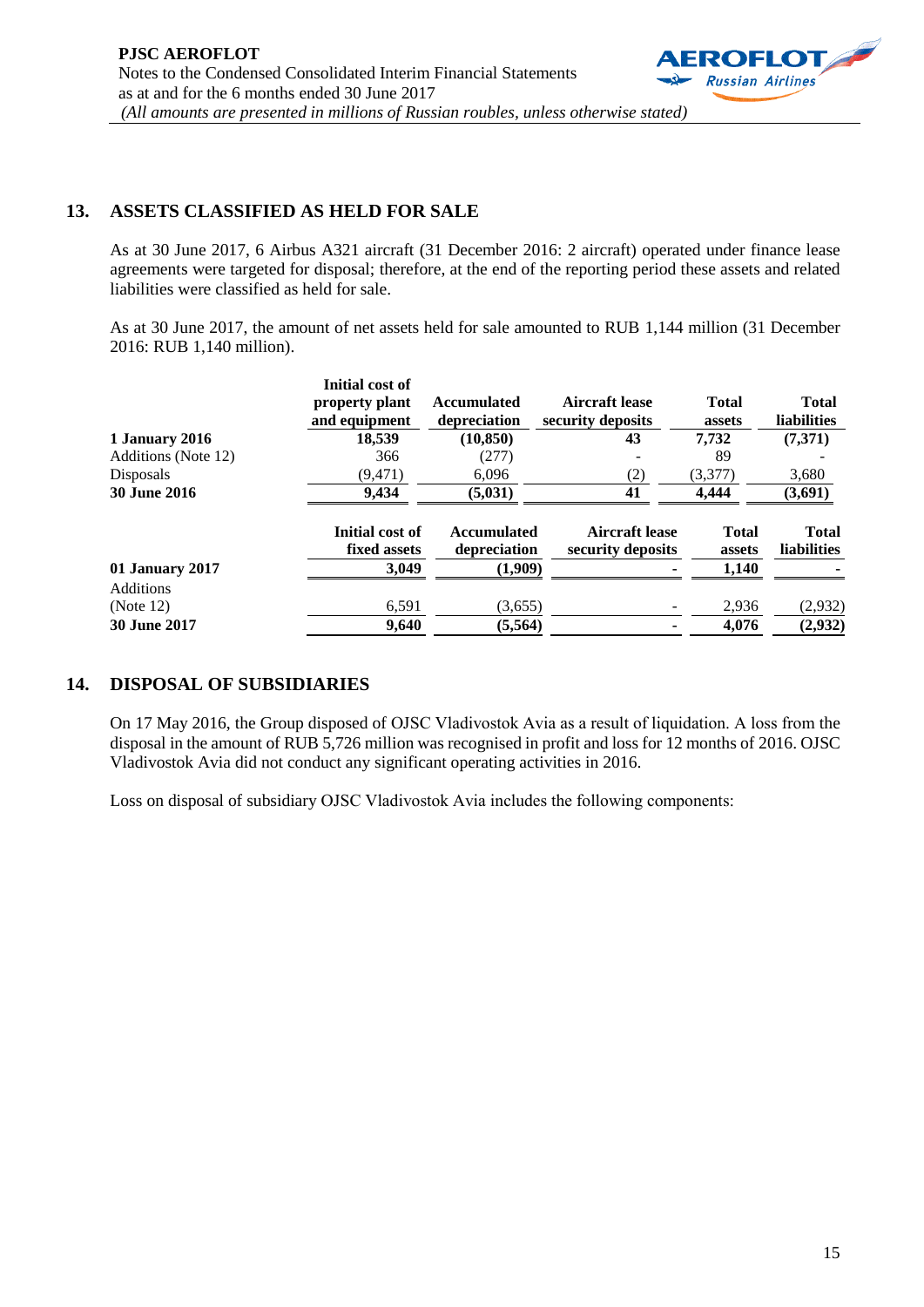

# **14. DISPOSAL OF SUBSIDIARIES (CONTINUED)**

|                                                          | <b>OJSC</b>        |
|----------------------------------------------------------|--------------------|
|                                                          | <b>Vladivostok</b> |
|                                                          | Avia               |
| Group's share in negative net assets of disposed company | 10.326             |
| Non-controlling interest share in negative net assets    | 7,579              |
| Group's share in negative net assets of disposed company | 2.747              |
| Intragroup liabilities, including:                       |                    |
| Accounts payable from disposed subsidiary to the Group   | (7,028)            |
| Loan issued by the Group to disposed subsidiary          | (1, 445)           |
| <b>Loss from disposal</b>                                | (5, 726)           |

## **15. DERIVATIVE FINANCIAL INSTRUMENTS**

As at 30 June 2017, there were no derivative financial instruments in the Group's portfolio.

In early 2016, the Group closed cross-currency interest rate swap agreements upon their maturity. For these instruments, the Group applied a cash flow hedge accounting model according to IAS 39, "Financial Instruments: Recognition and Measurement".

Up until the date of their expiration, the Group recognised a profit of RUB 492 million from revaluation of these derivative financial instruments within other comprehensive income together with a corresponding deferred tax liability of RUB 98 million. As a result of the termination of this transaction, accumulated loss of RUB 3,994 million was recognised within financial expenses.

At the end of 2016 the currency option contract, concluded with Russian bank, with fair value of nil was closed. Hedge accounting was not applied to this financial instrument.

During 6 months 2016 loss on change in fair value of this derivative financial instrument amounted to RUB 53 million and was recognized in profit or loss.

### **16. DEFERRED REVENUE RELATED TO THE FREQUENT FLYER PROGRAMME**

Deferred revenue and other accrued liabilities related to the frequent flyer programme (Aeroflot Bonus programme) as at 30 June 2017 and 31 December 2016 represent the number of bonus miles earned when flying on the Group flights, but unused by the Aeroflot Bonus programme members and the number of promo-miles and bonus miles earned by programme members for using programme partners' services respectively, and are estimated at fair value.

|                                                                         | 30 June | 31 December |
|-------------------------------------------------------------------------|---------|-------------|
|                                                                         | 2017    | 2016        |
| Deferred revenue related to the frequent flyer programme, current       | 1,730   | 1,607       |
| Deferred revenue related to the frequent flyer programme, non-current   | 3,900   | 3,623       |
| Other current liabilities related to frequent flyer programme (Note 20) | 2.761   | 2,518       |
| Other non-current liabilities related to frequent flyer programme       | 2.820   | 2,580       |
| Total deferred revenue and other liabilities related to                 |         |             |
| the frequent flyer programme                                            | 11.211  | 10,328      |
|                                                                         |         |             |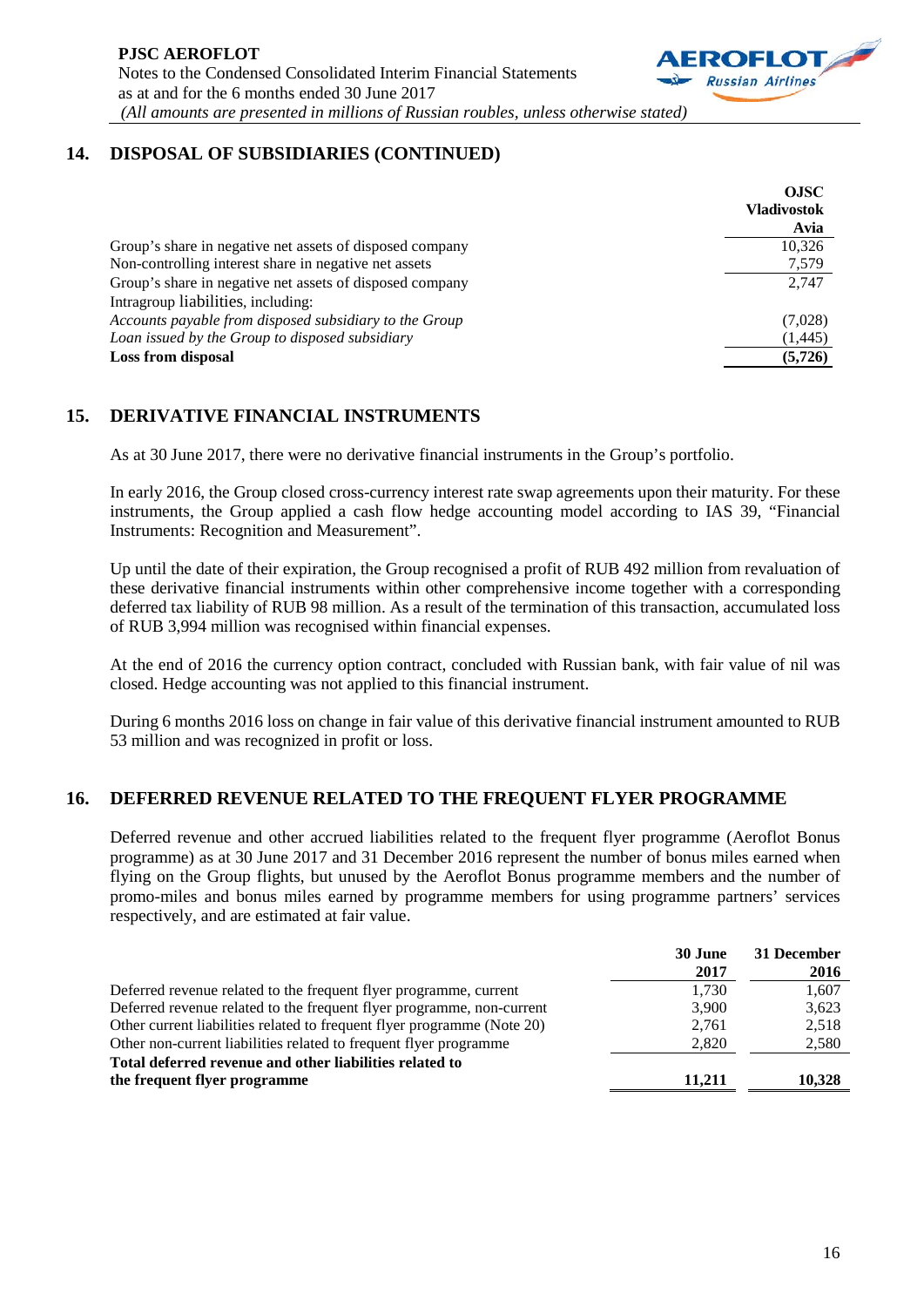

# **17. PROVISIONS FOR LIABILITIES**

|                                     |                    |           | <b>Regular</b><br>repairs and<br>maintenance | <b>Total</b> |
|-------------------------------------|--------------------|-----------|----------------------------------------------|--------------|
|                                     | <b>Litigations</b> | Tax risks | works                                        | provisions   |
| 1 January 2016                      | 3,662              | 53        | 10,721                                       | 14,436       |
| Charge of provision for the period  | 1,366              |           | 4,415                                        | 5,781        |
| Use of provision for the period     | (940)              |           | (1,777)                                      | (2,717)      |
| Release of provision for the period | (585)              |           | (3,514)                                      | (4,099)      |
| Unwinding of the discount           |                    |           | 1,181                                        | 1,181        |
| Foreign exchange profit, net        | (190)              |           | (1,143)                                      | (1, 333)     |
| Other changes                       | (542)              |           |                                              | (542)        |
| <b>30 June 2016</b>                 | 2,771              | 53        | 9,883                                        | 12,707       |
| 1 January 2017                      | 2,528              | 57        | 13,510                                       | 16,095       |
| Charge of provision for the period  | 1,723              | 6         | 5,458                                        | 7,187        |
| Use of provision for the period     | (5)                | (25)      | (426)                                        | (456)        |
| Release of provision for the period | (1,200)            | (10)      | (892)                                        | (2,102)      |
| Unwinding of the discount           |                    |           | 1,039                                        | 1,039        |
| Foreign exchange profit, net        | (40)               |           | (241)                                        | (281)        |
| 30 June 2017                        | 3,006              | 28        | 18,448                                       | 21,482       |

|                         | 30 June 2017 | <b>30 June 2016</b> |
|-------------------------|--------------|---------------------|
| Current liabilities     | 8.159        | 5.304               |
| Non-current liabilities | 13.323       | 10.791              |
| <b>Total provisions</b> | 21.482       | 16.095              |

### *Litigations*

The Group is a defendant in legal claims of a different nature. Provisions for liabilities represent management's best estimate of probable losses on existing and potential lawsuits.

The Group made a provision of RUB 1,269 million for obligations to pay capitalized social payments stipulated by the legislation of the Russian Federation in connection with the start of a bankruptcy proceedings against JSC Donavia.

#### *Tax risks*

The Group makes a provision for contingent liabilities, including accrued fines and penalties based on the best management's estimate of the amount of additional taxes that may be required to be paid.

#### *Regular repairs and maintenance works*

As at 30 June 2017, the Group made a provision of RUB 18,448 million (31 December 2016: RUB 13,510 million) for regular repairs and maintenance works of aircraft used under operating lease terms.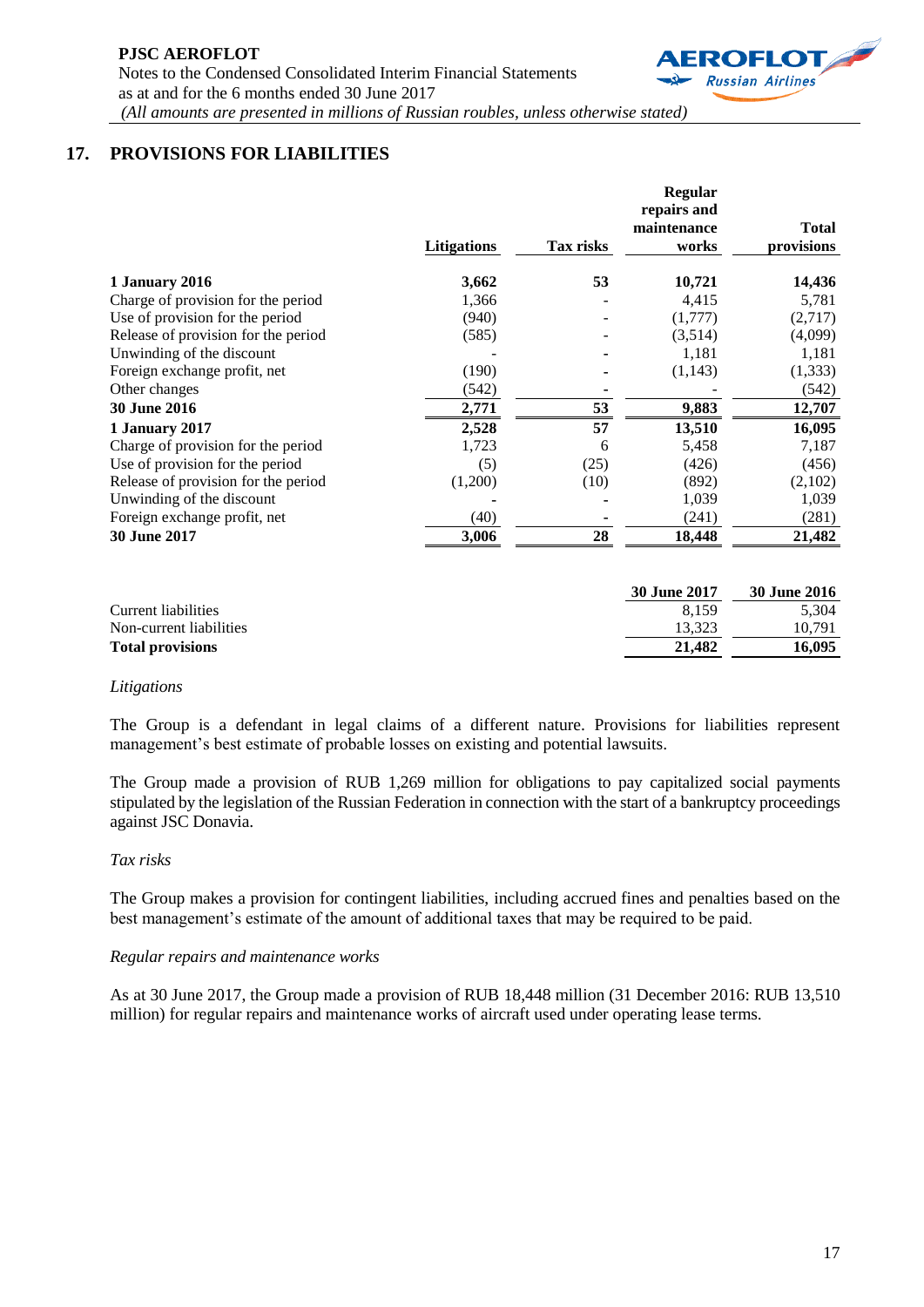

The Group leases aircraft from third and related parties under finance lease agreements. The list of aircraft that the Group has operated under finance lease agreements as at 30 June 2017 is disclosed in Note 1.

|                                                       | 30 June   | 31 December |
|-------------------------------------------------------|-----------|-------------|
|                                                       | 2017      | 2016        |
| Total outstanding payments on finance lease contracts | 124,817   | 137,395     |
| Future finance lease interest expense                 | (12, 443) | (14, 659)   |
| <b>Total finance lease liabilities</b>                | 112,374   | 122,736     |
| <i>Including:</i>                                     |           |             |
| Current finance lease liabilities                     | 17.154    | 15.593      |
| Non-current finance lease liabilities                 | 95.220    | 107,143     |
| <b>Total finance lease liabilities</b>                | 112,374   | 122,736     |

Leased aircraft and engines with the carrying amount disclosed in Note 12 are effectively pledged for finance lease liabilities as the rights to the leased asset revert to the lessor in the event of default.

The Group hedges foreign currency risk arising on a portion of the future revenue stream denominated in US dollars with the finance lease liabilities denominated in the same currency. The Group applies cash flow hedge accounting model to this hedging relationship, in accordance with IAS 39 "Financial Instruments: Recognition and Measurement".

As at 30 June 2017, finance lease liabilities and liabilities related to assets held for sale in the amount of RUB 107,415 million denominated in US dollars (31 December 2016: RUB 116,219 million) were designated as a hedging instrument for highly probable revenue forecasted for the period 2017 – 2026 in the same amount. The Group expects that this hedging relationship will be highly effective since the future cash outflows on the lease liabilities match the future cash inflows on the revenue being hedged. As at 30 June 2017, accumulated foreign currency loss of RUB 36,868 million (before deferred income tax) on the finance lease liabilities (31 December 2016: RUB 42,734 million), representing an effective portion of the hedge, was recognised in the hedge reserve. The loss reclassified from the hedge reserve to profit or loss for 6 months 2017 was RUB 2,748 million (for 6 months 2016: RUB 4,661 million).

# **19. LOANS AND BORROWINGS**

|                                                                           | 30 June<br>2017 | 31 December<br>2016 |
|---------------------------------------------------------------------------|-----------------|---------------------|
| <b>Short-term bank loans and other borrowings:</b>                        |                 |                     |
| Short-term bank loans in euro                                             | 4.736           | 4,478               |
| Short-term loans in Russian roubles                                       |                 | 113                 |
| Current portion of loans and borrowings in Russian roubles                | 4.806           | 4,718               |
| Total short-term loans and borrowings                                     | 9,542           | 9,309               |
| Long-term bank loans and other borrowings:                                |                 |                     |
| Long-term loans and borrowings in Russian roubles                         | 12.324          | 15,381              |
| Long-term loans and borrowings in US dollars                              | 388             | 395                 |
| Less:                                                                     |                 |                     |
| Current portion of long-term bank loans and borrowings in Russian roubles | (4,806)         | (4,718)             |
| <b>Total long-term loans and borrowings</b>                               | 7,906           | 11,058              |

**ROFLOT Russian Airlines**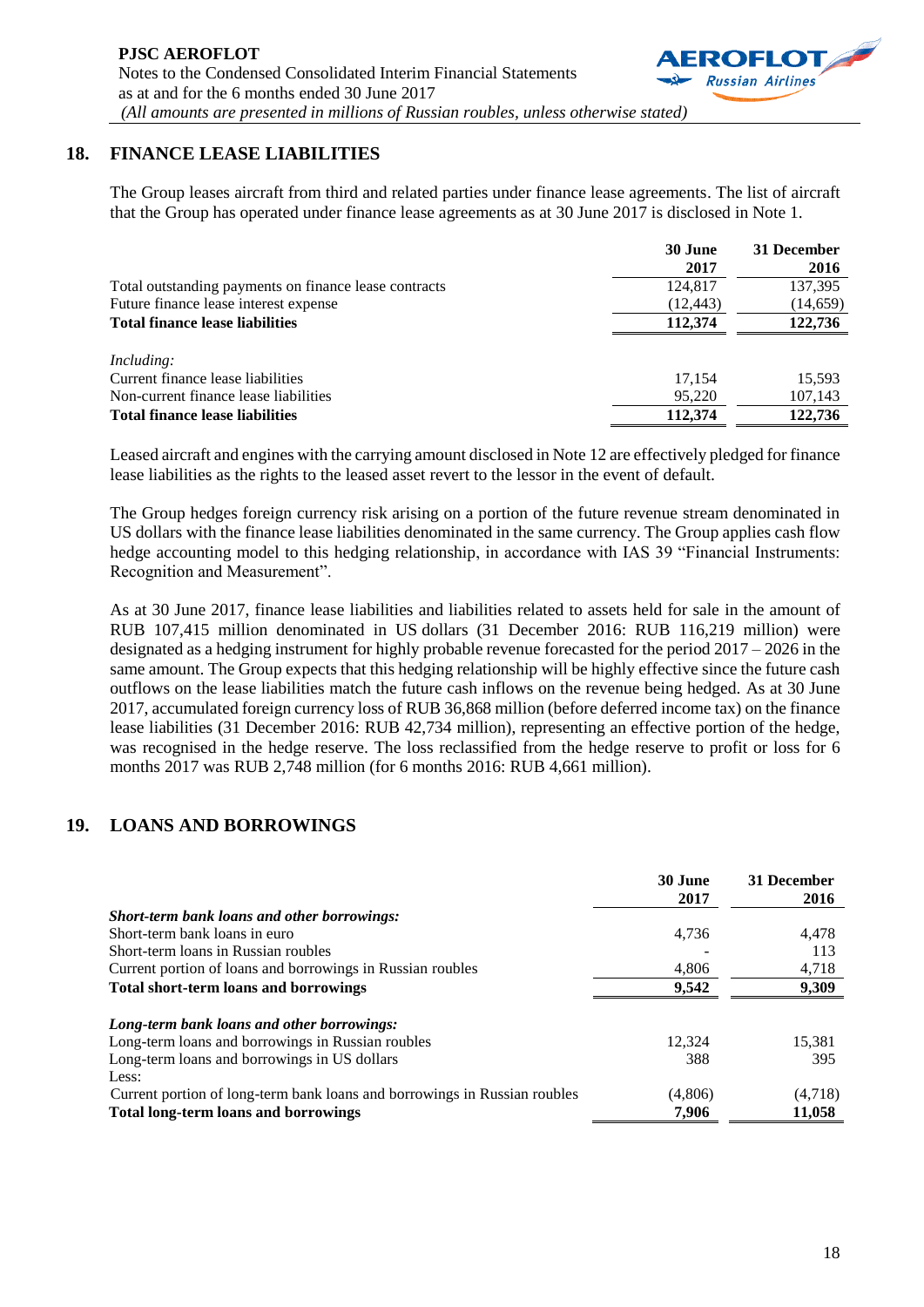

# **19. LOANS AND BORROWINGS (CONTINUED)**

#### *The main changes in loans and borrowings during reporting period*

The Group has opened a long-term non-revolving credit line with PJSC Sberbank (floating interest rate) in the amount of RUB 12,581 million. As at 30 June 2017, the outstanding amount of loan was RUB 9,524 million (including interest). As at 31 December 2016, the outstanding amount was RUB 12,694 million. The loan is unsecured and issued for the period up to December 2018.

The Group has opened a credit line with PJSC Sovcombank (floating interest rate) in the amount of RUB 6,000 million, which can be obtained in roubles, euro or US dollar. As at 30 June 2017 the outstanding amount was RUB 2,800 million (as at 31 December 2016 the outstanding amount was RUB 2,800 million). The loan is unsecured and issued for the period up to December 2021.

The Group has opened a credit line with PAO Bank VTB (floating interest rate) in the amount of USD 250 million, which can be obtained in roubles, euro or US dollar. As at 30 June 2017 the outstanding amount of the loan was EUR 70 million, which is equal to RUB 4,736 million including interest (as at 31 December 2016 the outstanding amount was RUB 4,478 million). The credit line is unsecured and issued for the period up to October 2018.

As at 30 June 2017, and 31 December 2016, the Group had no secured loans or borrowings.

As at 30 June 2017 and 31 December 2016, the fair values of loans and borrowings were not materially different from their carrying amounts.

#### *Undrawn commitments*

As at 30 June 2017, the Group was able to raise RUB 92,823 million in cash (31 December 2016: RUB 89,247 million) available under existing credit lines granted to the Group by various lending institutions.

### **20. ACCOUNTS PAYABLE AND ACCRUED LIABILITIES**

|                                                               | <b>30 June 2017</b> | 31 December 2016 |
|---------------------------------------------------------------|---------------------|------------------|
|                                                               |                     |                  |
| Accounts payable                                              | 30,335              | 23,659           |
| Other financial payables                                      | 8.940               | 6,972            |
| Dividends payable                                             | 19,628              |                  |
| <b>Total financial payables</b>                               | 58,903              | 30,631           |
| Staff and social funds related liabilities                    | 13.573              | 11,929           |
| Advances received (other than unearned traffic revenue)       | 2,834               | 1,147            |
| Other taxes payable                                           | 2,642               | 2,865            |
| Other current liabilities related to frequent flyer programme |                     |                  |
| (Note $16$ )                                                  | 2,761               | 2,518            |
| Income tax payable                                            | 71                  |                  |
| Other payables                                                | 889                 | 778              |
| Total accounts payable and accrued liabilities                | 81,673              | 49,868           |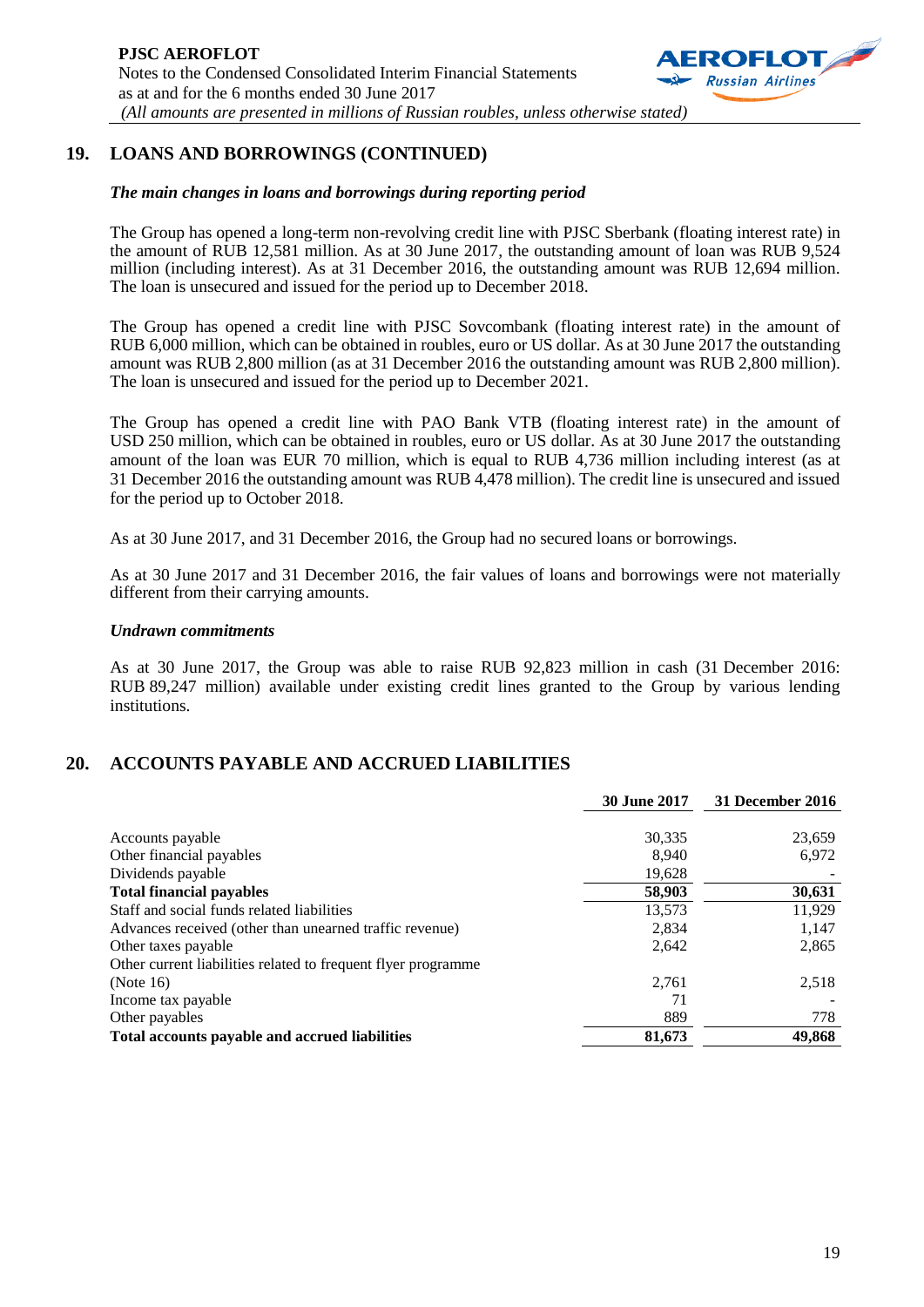

### **21. SHARE CAPITAL**

As at 30 June 2017 and 31 December 2016 share capital was equal to RUB 1,359 million.

|                  | Number of ordinary<br>shares authorised | Number of       | Number of ordinary |
|------------------|-----------------------------------------|-----------------|--------------------|
|                  | and issued                              | treasury shares | shares outstanding |
|                  | (shares)                                | (shares)        | (shares)           |
| 31 December 2016 | 1,110,616,299                           | (53,716,189)    | 1,056,900,110      |
| 30 June 2017     | 1,110,616,299                           | (53,716,189)    | 1,056,900,110      |

All issued shares are fully paid. In addition to the shares that have been placed the Company is entitled to place 250,000,000 ordinary registered shares (31 December 2016: 250,000,000 shares) with par value of RUB 1 per share (31 December 2016: RUB 1 per share). Each ordinary share gives a right to one vote.

As at 30 June 2017 and 31 December 2016 LLC Aeroflot-Finance, 100%-owned subsidiary of the Group, owned 53,716,189 ordinary shares of the Company.

These ordinary shares carry voting rights in the same proportion as other ordinary shares. Voting rights of ordinary shares of the Company held by the entity within the Group are effectively controlled by management of the Group.

The Company's shares are listed on the Moscow Exchange ("MICEX"). As at 30 June 2017 and 31 December 2016, weighted average price was RUB 194.00 per share and RUB 152.96 per share, respectively.

The Company launched Global Depositary Receipts (GDRs) programme in December 2000. From January 2014 one GDR equates 5 ordinary shares.

### **22. DIVIDENDS**

At the annual shareholders' meeting held on 26 June 2017 the shareholders approved dividends in respect of 2016 in the amount of RUB 17,4795 per share totalling to RUB 19,413 million for the Company's total declared and placed shares including treasury stock. All dividends are declared and paid in Russian roubles.

At the annual shareholders' meeting held on 27 June 2016 it was resolved not to declare and pay dividends for 2015.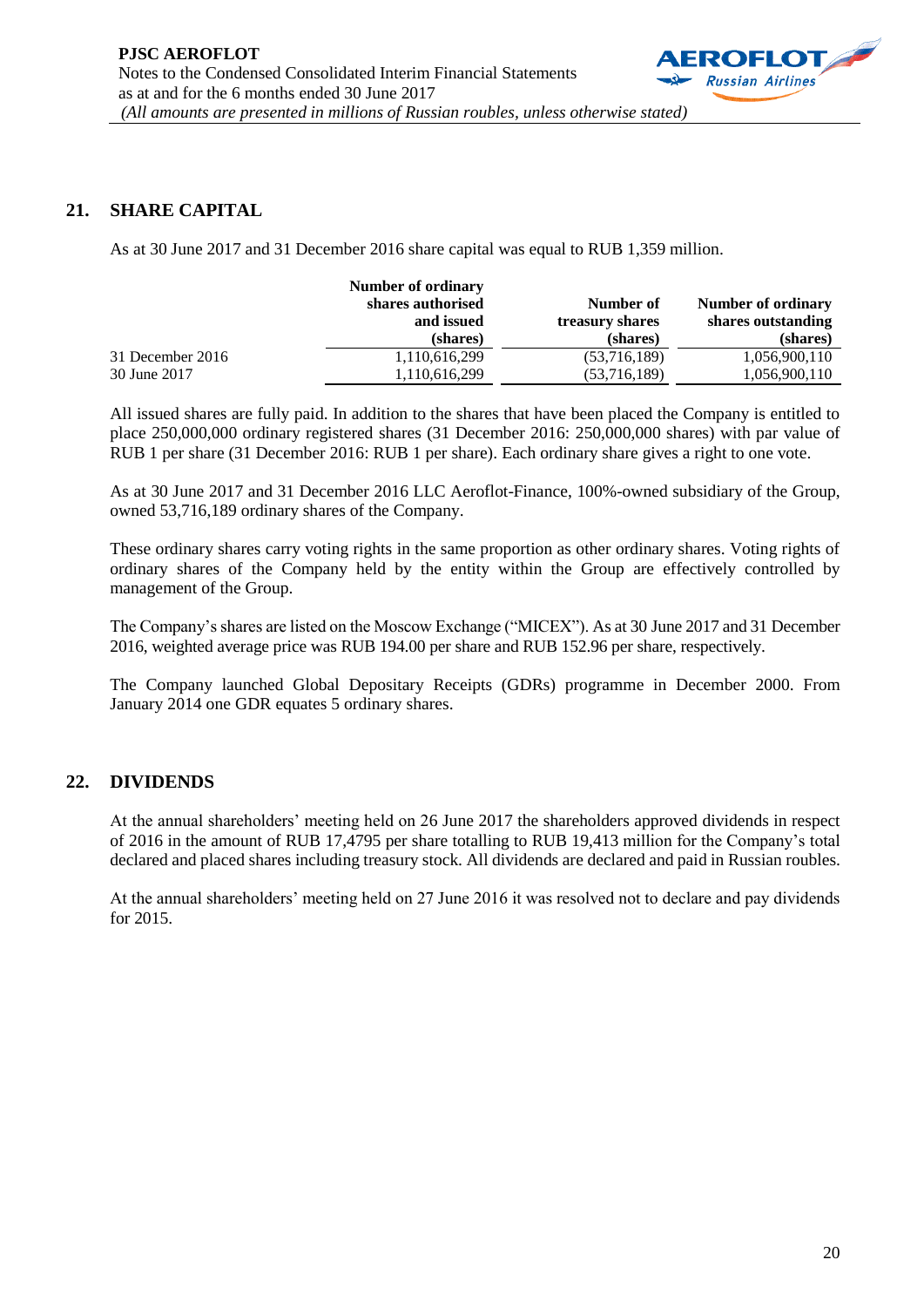## **23. OPERATING SEGMENTS**

The Group has a number of operating segments, but none of them, except for "Passenger Traffic", meet the quantitative threshold for determining reportable segment.

The operational performance of passenger traffic is measured based on internal management reports, which are reviewed by the Group's General Director. Passenger traffic revenue by flight routes is allocated based on the geographic destinations of flights. Passenger traffic revenue by flight routes is used to measure performance as the Group believes that such information is the most material data in evaluating the results.

Information for segments is presented on the basis of financial information under IFRS.

|                                          |                  |              | Inter-segment |                    |
|------------------------------------------|------------------|--------------|---------------|--------------------|
|                                          | <b>Passenger</b> |              | sales         |                    |
|                                          | traffic          | <b>Other</b> | elimination   | <b>Total Group</b> |
| 6m 2017                                  |                  |              |               |                    |
| External sales                           | 233,126          | 1,734        |               | 234,860            |
| Inter-segment sales                      |                  | 9,158        | (9, 158)      |                    |
| <b>Total revenue</b>                     | 233,126          | 10,892       | (9, 158)      | 234,860            |
| <b>Operating profit</b>                  | 7,081            | 888          | (272)         | 7,697              |
| Loss from sale and impairment            |                  |              |               |                    |
| of investments, net                      |                  |              |               | (70)               |
| Finance income                           |                  |              |               | 4,783              |
| Finance costs                            |                  |              |               | (4,159)            |
| Hedging result                           |                  |              |               | (2,748)            |
| Share of financial results of associates |                  |              |               | 34                 |
| Profit before income tax                 |                  |              |               | 5,537              |
| Income tax expense                       |                  |              |               | (2,647)            |
| Profit for the period                    |                  |              |               | 2,890              |

|                                          |                  |              | Inter-segment |                    |
|------------------------------------------|------------------|--------------|---------------|--------------------|
|                                          | <b>Passenger</b> |              | sales         |                    |
|                                          | traffic          | <b>Other</b> | elimination   | <b>Total Group</b> |
| 6m 2016                                  |                  |              |               |                    |
| External sales                           | 222,251          | 1,573        |               | 223,824            |
| Inter-segment sales                      |                  | 7,211        | (7,211)       |                    |
| <b>Total revenue</b>                     | 222,251          | 8,784        | (7,211)       | 223,824            |
| <b>Operating profit</b>                  | 23,044           | 173          | 33            | 23,250             |
| Loss from sale and impairment            |                  |              |               |                    |
| of investments, net                      |                  |              |               | (3,429)            |
| Finance income                           |                  |              |               | 7,890              |
| Finance costs                            |                  |              |               | (5,074)            |
| Hedging result                           |                  |              |               | (8,655)            |
| Share of financial results of associates |                  |              |               | (45)               |
| Result from disposal of subsidiaries     |                  |              |               | (5,726)            |
| Profit before income tax                 |                  |              |               | 8,211              |
| Income tax expense                       |                  |              |               | (5,744)            |
| Profit for the period                    |                  |              |               | 2,467              |

**ROFLOT Russian Airlines**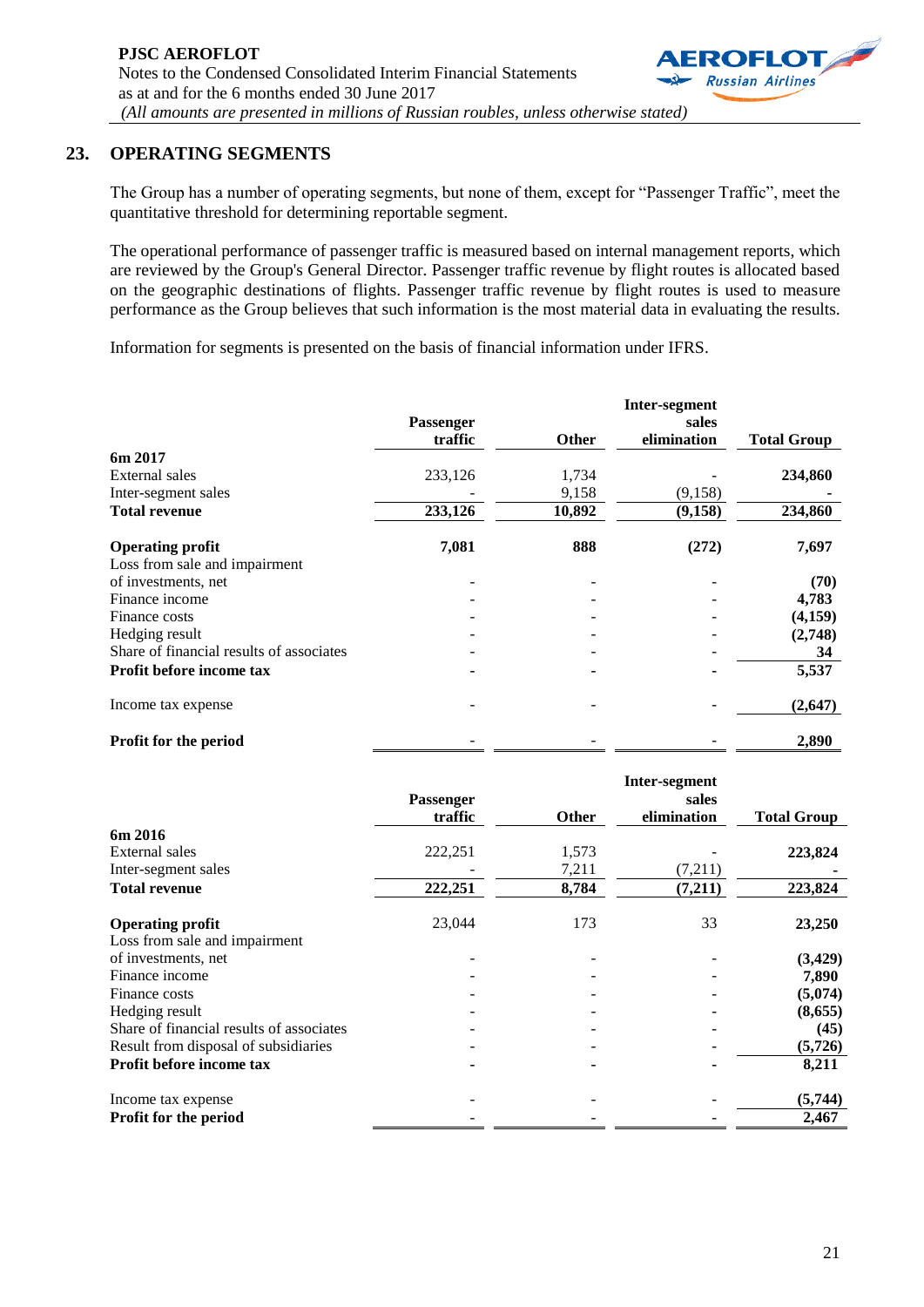

# **24. FAIR VALUE OF FINANCIAL INSTRUMENTS**

The estimated fair values of financial instruments have been determined by the Group using available market information, where it exists, and appropriate valuation methodologies. However, judgment is necessarily required to interpret market data necessary to determine the estimated fair value. Management uses all available market information in estimating the fair value of financial instruments.

*Financial instruments carried at fair value.* This category includes only the derivative financial instruments disclosed in Note 15.

*Financial assets carried at amortised cost.* The fair value of instruments with a floating interest rate is normally equal to their carrying value. The estimated fair value of fixed interest rate instruments is based on estimated future cash flows expected to be received discounted at current interest rates effective on debt capital markets for new instruments with similar credit risk and remaining maturity. Carrying amounts of cash and cash equivalents, financial receivables(Note 10), investments, lease security deposits and other financial assets are approximately equal to their fair value, which belongs to Level 2 in the fair value hierarchy.

*Financial liabilities carried at amortised cost.* The fair value of financial instruments is measured based on the current market quotes, if any. The estimated fair value of unquoted fixed interest rate instruments with stated maturity was estimated based on expected cash flows discounted at current interest rates for new instruments with similar credit risk and remaining maturity. As at 30 June 2017 and 31 December 2016, the carrying and fair values of financial payables (Note 20), finance lease liabilities (Note 18) were not materially different. The fair values of loans and borrowings, are disclosed in Note 19. The fair value of stated financial instruments is categorised as Levels 2.

During 6 months of 2017 and 6 months 2016 there was no transfer between levels 1, 2 or 3 of the fair value hierarchy.

The classification of financial assets and liabilities as at 30 June 2017 is stated below:

|                                  |             | <b>Available-for sale</b> |              |
|----------------------------------|-------------|---------------------------|--------------|
|                                  | Loans and   | financial                 |              |
|                                  | receivables | assets                    | <b>Total</b> |
| Cash and cash equivalents        | 81,055      |                           | 81,055       |
| Short-term financial investments | 7.078       | $\overline{\phantom{a}}$  | 7,078        |
| Financial receivables            | 35,013      |                           | 35,013       |
| Aircraft lease security deposits | 2,506       |                           | 2,506        |
| Long-term financial investments  |             | 3,335                     | 3,335        |
| Other non-current assets         | 162         |                           | 162          |
| <b>Total financial assets</b>    | 125,814     | 3,335                     | 129,149      |

|                                    | <b>Other financial</b> |              |
|------------------------------------|------------------------|--------------|
|                                    | <b>liabilities</b>     | <b>Total</b> |
| Financial payables                 | 58,903                 | 58,903       |
| Finance lease liabilities          | 112,374                | 112,374      |
| Loans and borrowings               | 17.448                 | 17,448       |
| Other long-term liabilities        | 296                    | 296          |
| <b>Total financial liabilities</b> | 189.021                | 189.021      |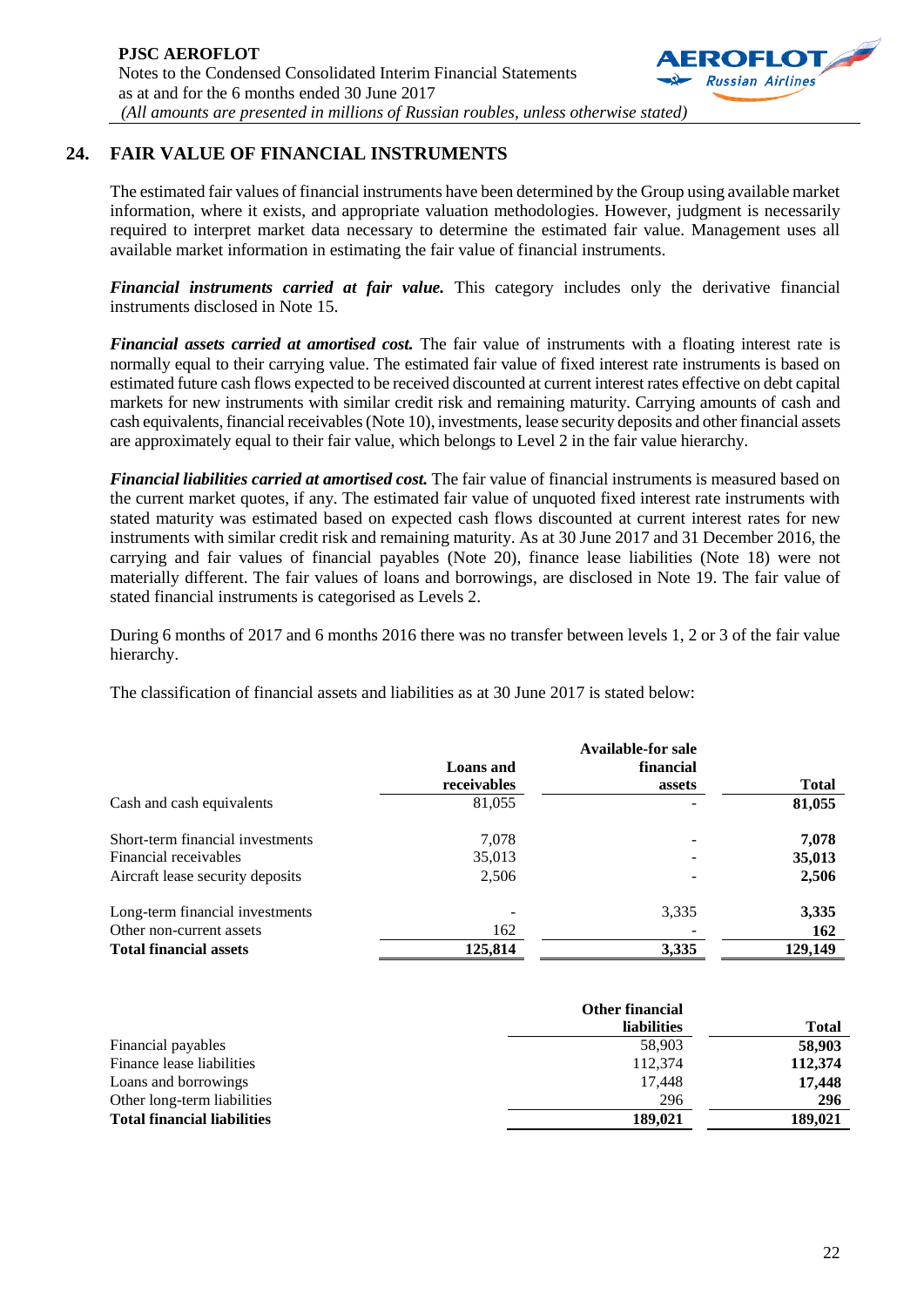

The classification of financial assets and liabilities as at 31 December 2016 is stated below:

|                                  | <b>Loans</b> and | Available-for-sale |              |
|----------------------------------|------------------|--------------------|--------------|
| <b>Assets</b>                    | receivables      | financial assets   | <b>Total</b> |
| Cash and cash equivalents        | 31,476           |                    | 31,476       |
| Short-term financial investments | 6,318            |                    | 6,319        |
| Financial receivables            | 27,504           |                    | 27,504       |
| Aircraft lease security deposits | 2,501            |                    | 2,501        |
| Derivative financial instruments |                  | 3.306              | 3,306        |
| Other non-current assets         | 148              |                    | 148          |
| <b>Total financial assets</b>    | 67,947           | 3,307              | 71,254       |

|                                    | <b>Other financial liabilities</b> | <b>Total</b> |
|------------------------------------|------------------------------------|--------------|
| Financial payables                 | 30,631                             | 30,631       |
| Finance lease liabilities          | 122,736                            | 122,736      |
| Loans and borrowings               | 20,367                             | 20,367       |
| <b>Total financial liabilities</b> | 173,734                            | 173,734      |

# **25. RELATED-PARTY TRANSACTIONS**

Parties are generally considered to be related if they are under common control or if one party has the ability to control the other party or can exercise significant influence or joint control over the other party in making financial and operational decisions. In considering each possible related-party relationship, attention is directed to the economic substance of the relationship, not merely the legal form.

As at 30 June 2017 and 31 December 2016, the outstanding balances with related parties and income and expense items with related parties for 6 months 2017 and 6 months 2016 were as follows:

#### *Associates*

As at 30 June 2017 and 31 December 2016, the outstanding balances with associates and income and expense items with associates for 6 months 2017 and 6 months 2016 were as follows:

|                                                                | 30 June<br>2017 | 31 December<br>2016 |
|----------------------------------------------------------------|-----------------|---------------------|
| <b>Assets</b><br>Accounts receivable                           |                 | 25                  |
| <b>Liabilities</b><br>Accounts payable and accrued liabilities | 130             | 120                 |

The amounts outstanding to and from associates will be settled mainly in cash.

|                          | 6m2017 | 6m 2016 |
|--------------------------|--------|---------|
| <b>Transactions</b>      |        |         |
| Sales to associates      |        |         |
| Purchase from associates | 865    | 730     |

Purchases from associates consist primarily of aviation security services.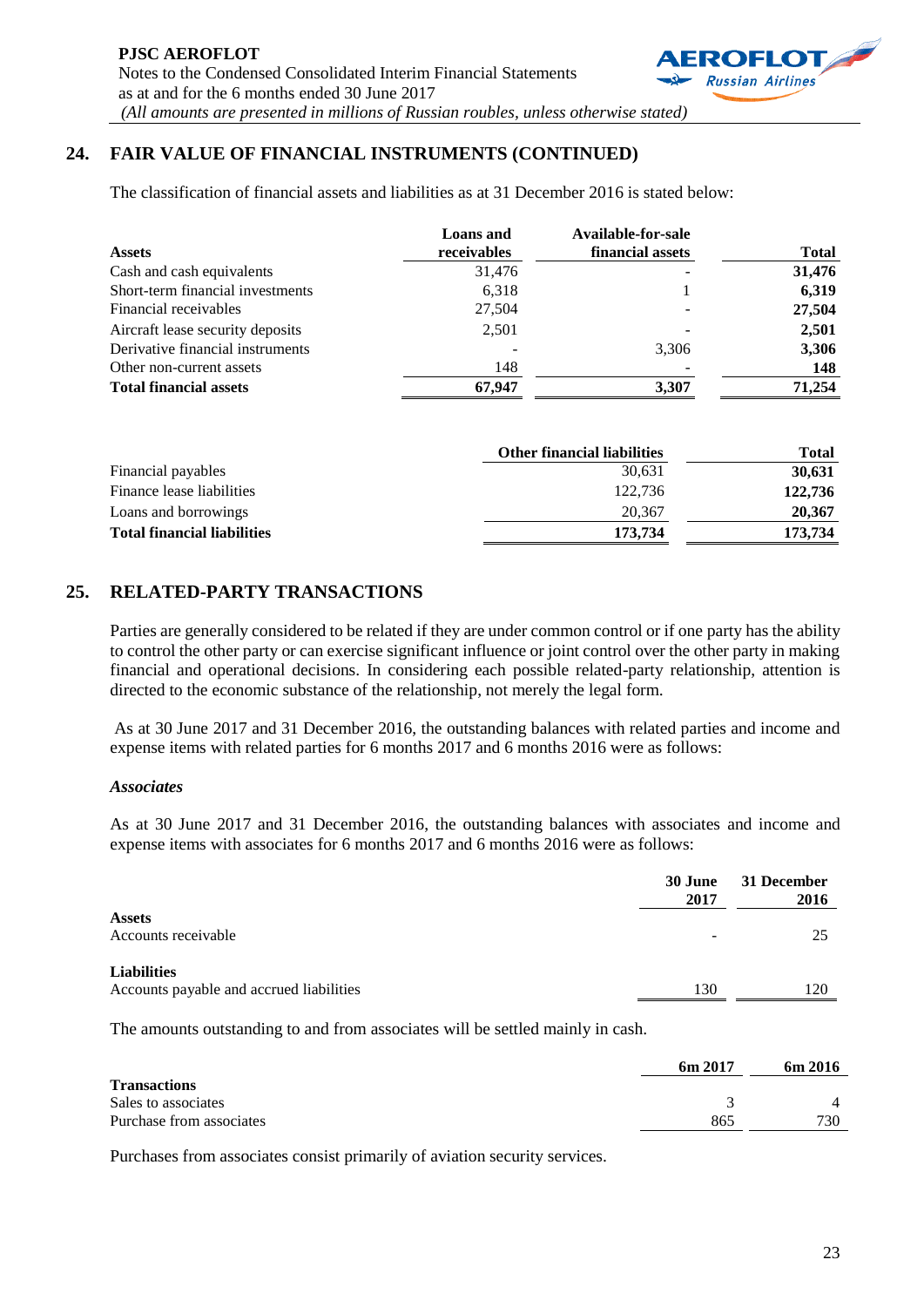

# **25. RELATED-PARTY TRANSACTIONS (CONTINUED)**

### *Government-related entities*

As at 30 June 2017 and 31 December 2016, the Government of the RF represented by the Federal Agency for Management of State Property owned 51.17% stake in the Company. As the Group operates in an economic environment where the entities are directly or indirectly controlled by the Government of the RF through the relevant government authorities, agencies, affiliations and other organizations (governmentrelated entities).

The Group has decided to apply the exemption from disclosure of individually insignificant transactions and balances with the Russian Government and parties that are related to the Company because the Government exercises has control, joint control or significant influence over such parties.

The Group has transactions with government-related entities, including but not limited to:

- banking services,
- transactions with derivative financial instruments,
- investments in JSC MASH,
- finance and operating lease,
- guarantees on liabilities,
- purchase of aircraft fuel,
- purchase of air navigation and airport services, and
- Government subsidies including those provided for compensating the losses from passenger flights under two government programmes, i.e. flights to and from European Russia for inhabitants of Kaliningrad region and Russian Far East.

In January 2017, the general meeting of shareholders of JSC Airport Sheremetyevo approved an agreement to join JSC International Airport Sheremetyevo, which resulted in the change of +the Group's share in the share capital of the merged company changed from 8.959% to 2.428% without changing its value.

Outstanding balances of cash at settlement, currency and deposit accounts in the government-related banks:

|                                            | 30 June<br>2017 | 31 December<br>2016 |
|--------------------------------------------|-----------------|---------------------|
| <b>Assets</b><br>Cash and cash equivalents | 37,086          | 13,048              |

The amounts of the Group's finance and operating lease liabilities are disclosed in Notes 18 and 26. The share of liabilities to the government-related entities is approximately 72% for finance lease and 36% for operating lease (31 December 2016: 71% and 39%, respectively).

For 6 months 2017 the share of Group's transactions with government-related entities is about 23% of operating costs, and 2% of revenue (6 months 2016: more than 21% and about 3%, respectively). These expenses primarily include costs of air navigation and aircraft maintenance services in the airports as well as supplies of motor fuels from government-related entities.

As at 30 June 2017, the Group issued guarantees for the amount of RUB 437 million to a government entity to secure obligations under tender procedures (31 December 2016: RUB 1,225 million).

Transactions with the Russian Government also include taxes, levies and customs duties settlements and charges which are disclosed in Notes 6, 7, 9 and 10.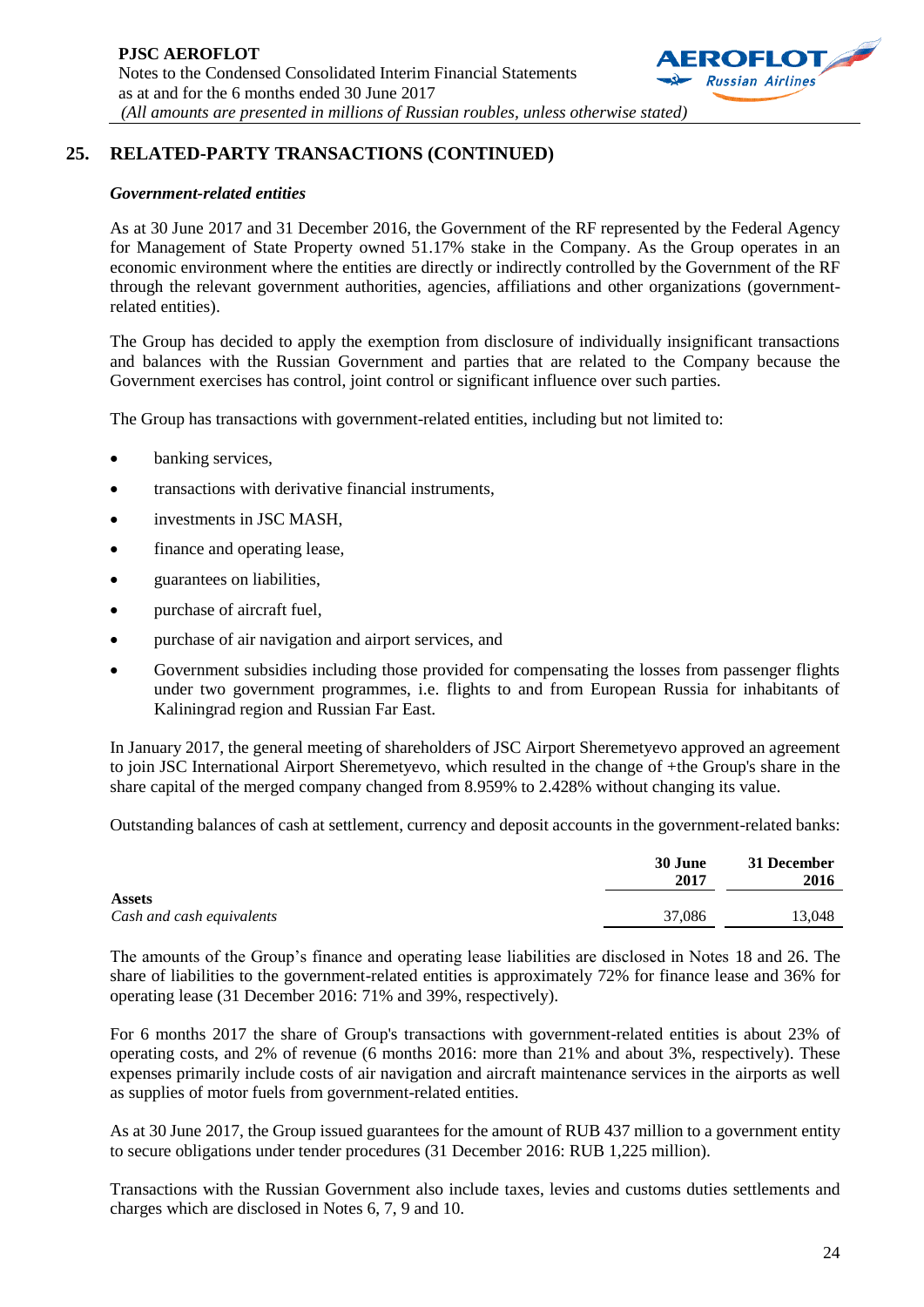

## **25. RELATED-PARTY TRANSACTIONS (CONTINUED)**

#### *Compensation of key management personnel*

The remuneration of directors and other members of key management personnel (the members of the Board of Directors and the Management Committee as well as key managers of flight and ground personnel who have significant power and responsibilities on key control and planning decisions of the Group), including salary and bonuses as well as short-term and mid-term compensation, amounted to RUB 879 million (6 months 2016: RUB 693 million).

These amounts are stated before personal income tax but exclude mandatory insurance contributions to non-budgetary funds. By Russian law, the Group makes contributions to the Russian Federation Pension Fund as part of the social insurance tax for all its employees, including key management personnel.

#### *Bonus programmes based on the Group's capitalisation*

In 2016 the Group approved bonus programmes for its key management personnel and members of the Company's Board of Directors. These programmes run for 3.5 years and are to be exercised in 4 tranches of cash payments. The amounts of payments depend on the level of increase in the Company's capitalisation, the Company's capitalisation growth rates against its peers based on the results of each reporting period and achievement of target capitalisation by the end of the programmes. The fair value of the liabilities under the bonus programmes as of 30 June 2017, included in accounts payable, was determined based on the expected payment amount for the reporting period from 1 January 2017 till 30 June 2017 and amount of payment deferred till the end of the programmes.

Expenses related to the bonus programmes for 6 months 2017 were RUB 1,529 million (6 months 2016: RUB 274 million).The expenses are recorded in the Group's Condensed Consolidated Interim Statement of profit or loss. As at 30 June 2017, outstanding liability under these programmes was RUB 3,123 million (31 December 2016: RUB 1,594 million).

#### *Cross shareholding*

As at 30 June 2017 and 31 December 2016, LLC Aeroflot-Finance, 100%-owned subsidiary of the Group, owned 53,716,189 ordinary shares of the Company (Note 21).

### **26. COMMITMENTS UNDER OPERATING LEASES**

Future minimum lease payments under non-cancellable aircraft and other operating lease agreements with third and related parties are as follows:

|                                              | 30 June<br>2017 | 31 December<br>2016 |
|----------------------------------------------|-----------------|---------------------|
| On demand or within 1 year                   | 65.565          | 58.191              |
| Later than 1 year and not later than 5 years | 257,712         | 218,479             |
| Later than 5 years                           | 297.353         | 239,224             |
| <b>Total operating lease commitments</b>     | 620,630         | 515,894             |

As at 30 June 2017, the Group entered into a number of agreements with Russian banks under which the banks guarantee the payment of the Group's liabilities under existing aircraft lease agreements.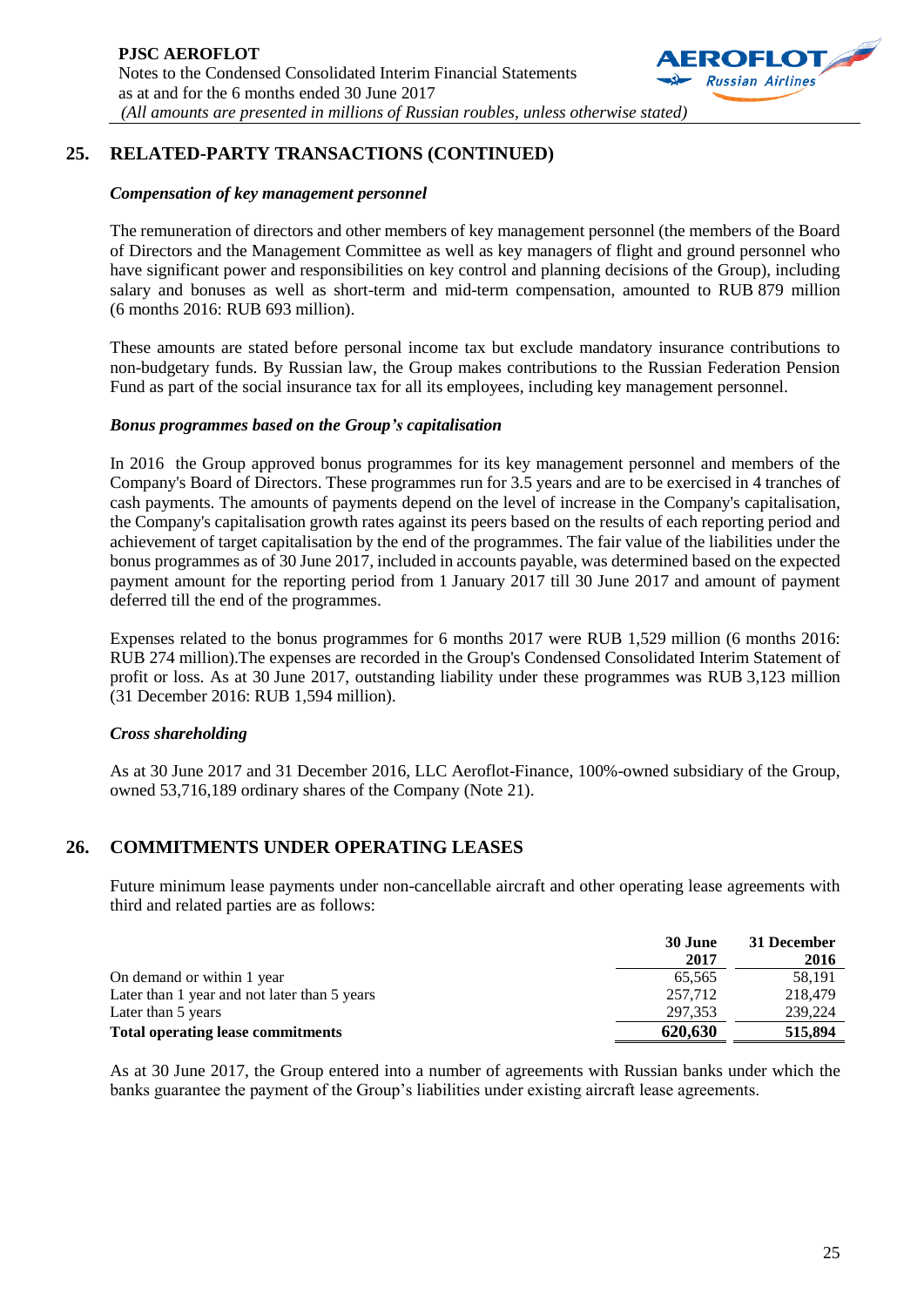

# **27. CAPITAL COMMITMENTS**

As at 30 June 2017, the Group had non-cancellable agreements on future acquisition of property, plant and equipment with third parties amounted to RUB 385,755 million (31 December 2016: RUB 418,671 million).

These commitments mainly relate to purchase of 22 Boeing B-787 (31 December 2016: 22 aircraft), 22 Airbus A-350 (31 December 2016: 22 aircraft), 26 Airbus A-320/321 (31 December 2015: 33 aircraft) aircraft which are expected to be used under operating or finance lease agreements, therefore no cash outflow on entered agreements is expected.

# **28. CONTINGENCIES**

### *Operating Environment of the Group*

The Russian Federation displays certain characteristics of an emerging market. Its economy is particularly sensitive to oil and gas prices. The legal, tax and regulatory frameworks continue to develop and are subject to frequent changes and varying interpretations. During 2017 the Russian economy was negatively impacted by low oil prices, ongoing political tension in the region and continuing international sanctions against certain Russian companies and individuals, all of which contributed to the country's economic recession characterised by a decline in gross domestic product. The financial markets continue to be volatile and are characterised by frequent significant price movements and increased trading spreads. Russia's credit rating was downgraded to below investment grade. This operating environment has a significant impact on the Group's operations and financial position. Management is taking necessary measures to ensure sustainability of the Group's operations. However, the future effects of the current economic situation are difficult to predict and management's current expectations and estimates could differ from actual results.

The Group continues to monitor the situation and executes set of measures to minimize influence of possible risks on operating activity of the Group and its financial position.

The Group's operations are primarily located in the RF. Consequently, the Group is exposed to the risk of the economic and financial markets of the RF which display characteristics of an emerging market. The legal and tax frameworks continue development, but are subject to varying interpretations and frequent changes which together with other legal and fiscal impediments contribute to the challenges faced by entities operating in the RF. Condensed Consolidated Interim Financial statements reflect assessment of the Group's management of the impact of the Russian business environment on the operations and the financial position of the Group. The future business situation may differ from management's current expectations.

### *Seasonality*

Business activities of the Group with respect to international and domestic passenger and cargo flights are subject to season fluctuations, peak of demand occurs in the second and third quarters of a year.

### *Tax contingencies*

The taxation system in the RF continues to evolve and is characterised by frequent changes in legislation, official pronouncements and court decisions, which are sometimes fuzzy and contradictory and subject to varying interpretation by different tax authorities. Taxes are subject to audit and investigation by a number of authorities, which have the authority to impose severe fines and penalties charges. A tax year remains open for review by the tax authorities during the three subsequent calendar years; however, under certain circumstances a tax year may remain open longer. Recent events within the RF suggest that the tax authorities are taking a more tough stance in their interpretation and enforcement of tax legislation.

These circumstances may create tax risks in the RF that are substantially more significant than in other countries. The Group's management believes that it has provided adequately for tax liabilities in these Condensed Consolidated Interim Financial Statements based on its interpretations of applicable Russian tax legislation, official pronouncements and court decisions. However, the interpretations of these provisions by the relevant authorities could differ and the effect on these Condensed Consolidated Interim Financial Statements, if the authorities were successful in enforcing their interpretations, could be significant.